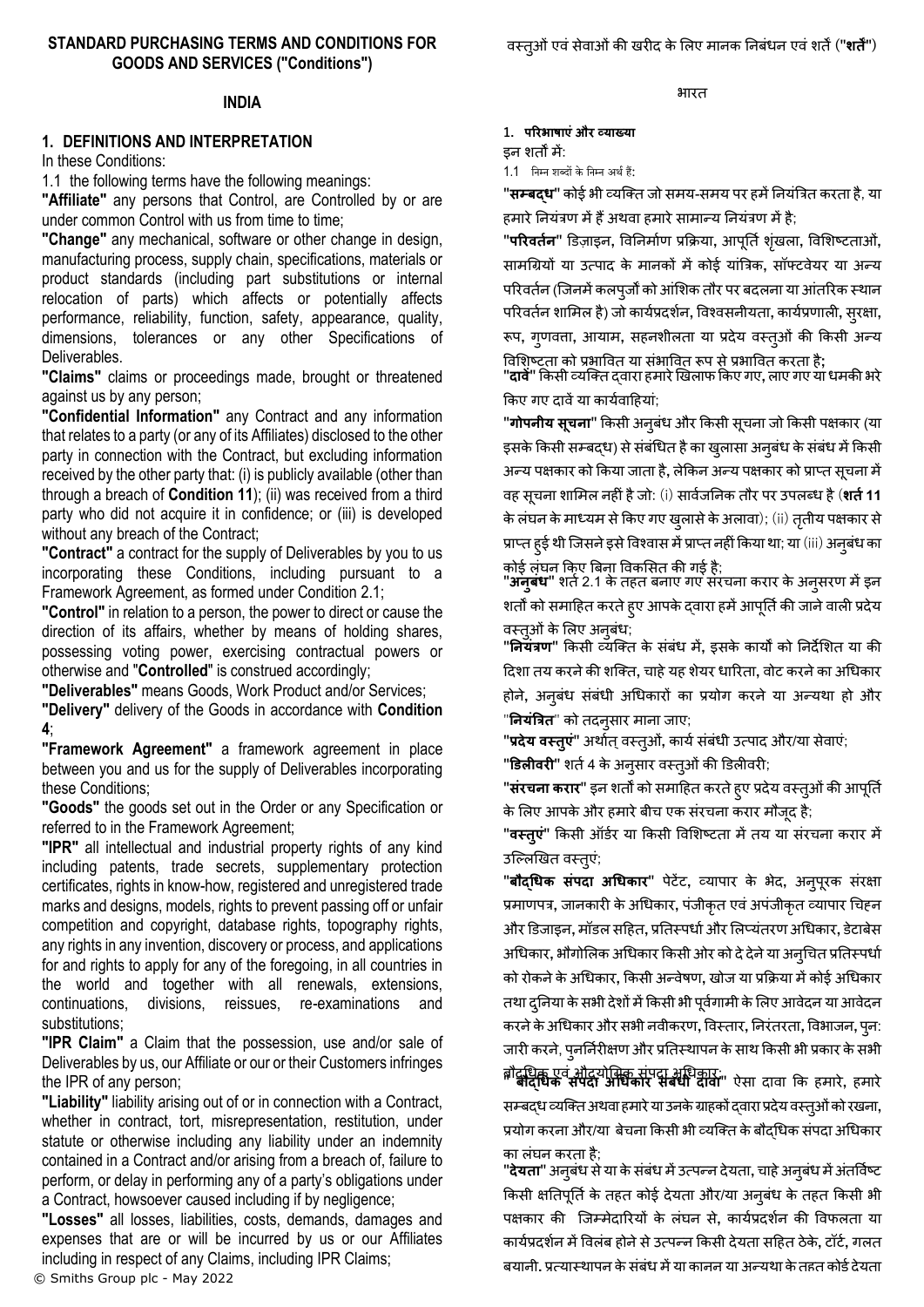**"Order"** our written acceptance of your quotation for the supply of Deliverables to us AND/OR any purchase order submitted by us to you for Deliverables;

**"Price"** (i) the lower of the price for the Deliverables set out in the Order and your price for the Deliverables in force at the time of Delivery of Goods or completion of Services; or (ii) where there is a Framework Agreement in place, the price for the Deliverables as set out in the Framework Agreement;

"**Services**" the services set out in the Order or any Specification or referred to in the Framework Agreement;

**"Specification"** the specifications and requirements for the Deliverables set out or referred to in the Order or as defined in the Framework Agreement;

**"we"** or **"us"** or **"our"** the person named as the customer in the Order and/or referred to as "Customer" in a Framework Agreement;

**"Work Product"** any reports, documents, work product or other materials created for us by you, or on your behalf, arising from the Services;

**"you"** the person named as the supplier in the Order and/or referred to as the "Supplier" in a Framework Agreement;

- 1.2 headings are for ease of reference and do not affect the interpretation of these Conditions;
- 1.3 references to a "person" include any individual, body corporate, partnership, government authority, agency or department, state or any other entity (in each case whether or not having separate legal personality);
- 1.4 any words following the words "include", "in particular" or any similar expressions will be construed without limitation and accordingly will not limit the meaning of the words preceding them;
- 1.5 an obligation on a party to procure or make sure the performance or standing of another person will be construed as a primary obligation of that party;
- 1.6 a reference to a statute or statutory provision is a reference to it as amended or re-enacted. A reference to a statute or statutory provision includes all subordinate legislation made under that statute or statutory provision; and
- 1.7 the English language version of these Conditions is the binding version as between you and us. Any translation has been prepared for convenience only. In the event of any conflict, ambiguity or inconsistency between the English language version of these Conditions and any translated version, the English language version shall prevail.

#### **2. CONTRACT FORMATION**

- <span id="page-1-0"></span>2.1 A Contract is formed when we accept any quotation issued by you (verbal or written) by issuing an Order (whether or not there is a Framework Agreement in place) OR where you perform any act consistent with fulfilling an Order submitted by us for Deliverables. We are not obliged to accept any quotation issued by you.
- 2.2 These Conditions are the only terms and conditions on which we will purchase Deliverables. They apply in place of any terms and conditions that you may seek to apply or which may otherwise be implied, including any which are endorsed on, delivered with or contained in your quotation, Order acknowledgement, on your website or other sales materials or media or on any delivery note ("**Seller T&Cs**") and you waive any rights to rely on any such Seller T&Cs. Delivery of Goods and/or commencement of performance of Services is

हो**,** िापरवाही सहहत चाहेयह कै सेभी तयों ना हुई हो;

**"हानन"** सभी हानन**,** देयताएं**,** िागते**,** मांगे**,** क्षनतयांऔर व्यय जो बौद्ग्रधक संपदा अधिकारों के दावों सहित किसी भी दावे के संबंध सहित हमारे या हमारे सम्बद्ध किसी व्यक्ति दवारा हुए हैं या होंगे;

**"ऑर्डर"** हमें प्रदेय वस्त्ओं की आपूर्ति के लिए आपकी कोटेशन की हमारी लिखित स्वीकार्यता और/या प्रदेय वस्तुओं के लिए हमारे दवारा आपको प्रस्तुत कोई भी खरीद संबंधी ऑर्डर;

"**मूल्य"** (i) वस्तुओं की डिलीवरी या सेवाओं के पुरा होने के समय ऑर्डर में तय प्रदेय वस्त्ओं के लिए न्यूनतम मूल्य और प्रदेय वस्तूओं के लिए लागू आपका मूलय; अथवा (ii) जहां संरचना करार मौजूद है, संरचना करार में तय प्रदेय वस्तओं का मल्य;

"**सेवाएं**" ऑर्डर या किसी विशिष्टता में तय या संरचना करार में उल्लिखित सेवाएं;

**"ववशशष्टर्ता"** ऑिार में तय या उक्लिखखत या संरचना करार में यथा परिभाषित प्रदेय वस्तुओं के लिए विशिष्टताएं और अपेक्षाएं;

**"हम"** या **"हम"** या **"हमािा"** ऑिार मेंिाहक के तौर पर नालमत व्यक्तत ओर/या संरचना करार में ''ग्राहक'' के रूप में संदर्भित व्यक्ति:

**"कार्य उत्पाद"** आपके दवारा, या हमारे लिए आपके दवारा बनाई गई सेवाओं

से उत्पन्न कोई भी रिपोर्ट, दस्तावेज, कार्य उत्पाद या अन्य सामग्रियां;

**"आप"** ऑिार मेंआपूनतका तााके रूप मेंनालमत और/या संरचना करार में ''आपर्तिकर्ता'' के रूप में संदर्भित व्यक्तिः

1.2 शीर्षक संदर्भ की आसानी के लिए हैं और इन शर्तों की व्याख्या को प्रभावित नहीं करते हैं;

1.3 "व्यक्ति" को दिए जाने वाले संदर्भ में शामिल है कोई भी व्यक्ति, बॉडी कॉरपोरेट, सहभागी, सरकारी प्राधिकारी, एजेंसी या विभाग, राज्य या कोई अन्य निकाय (प्रत्येक मामले में चाहे विधिक व्यक्तित्व अलग हो या ना हो):

1.4 "शानमि है", "निशेर् र्तौर पर" या ऐसी नकसी अन्य अनर्व्यनियों के बाद आने वाले कोई भी शब्द बिना किसी परिसीमा के उनके पर्ववर्ती शब्दों के अर्थ को सीमित नहीं कोंगे;

1.5 प<sub>्राप्त</sub> करने या कार्यप्रदर्शन सुनिश्चित करने की पक्षकार की बाध्यता या दूसरे व्यक्ति का रुख उस पक्षकार की प्रमुख बाध्यता माना जाएगा;

1.6 कििसी कानून या सांविधिक प्रावधान का उल्लेख इसके यथा संशोधित या पुन: अधिनियमित कानून का संदर्भ है। किसी कानून या सांविधिक<br>प्रावधान के उल्लेख में उस कानन या सांविधिक प्रावधान के तहत बनाए गए प्रावधान के उल्लेख में उस कानन या सांविधिक प्रावधान के तहत बनाए गए सभी अधीनस्थ विधान शामिल होते हैं; और

1.7 इि शर्तों का अंग्रेजी संस्करण आपके और हमारे बीच बाध्यकारी संस्करण है। कोई भी अनवाद केवल सुविधा के लिए तैयार किया गया है। इन शर्तों के अंग्रेजी संस्करण और किसी अनुदित संस्करण में कोई भी निरोि,अस्पष्टर्ता या असंगर्तर्ता होिे की नदशा में,अंग्रेजी संस्करण मान्य होगा।

#### **2. अनुबंध र्तैयाि किना**

2.1 अनुबंध तैयार होता है जब हम ऑर्डर जारी करके आपके द्वारा जारी नकसी कोटेशि को स्िीकार करर्ते हैं (चाहे संरचिा करार हुआ हो या िहीं) अथवा जब आप प्रदेय वस्तुओं के लिए हमारे द्वारा प्रस्तुत किए गए किसी .<br>ऑर्डर को पूरा करने के अनुरूप कोई कार्य करते हैं। हम आपके द्वारा जारी की गई किसी भी कोटेशन को स्वीकार करने के लिए बाध्य नहीं हैं।

2.2 ये**ं शर्तें केवल वो निबंधन एवं शर्तें हैं** जिन पर हम प्रदेय वस्तुओं की खरीद करेंगे। वे किसी भी ऐसे निबंधन एवं शर्तों के स्थान पर लागू होती हैं जिन्हें लागू करने की आप मांग कर सकते हैं या जो अन्यथा अंतर्निहित हो सकती हैं जिनमें ऐसी कोई भी शर्त शामिल है जिसे आपकी ऑर्डर की पावती के साथ, आपकी वेबसाइट पर या अन्य बिक्री सामग्रियों या मीडिया के साथ या किसी डिलीवरी नोट **(''विक्रेता के निबंधन एवं शर्तें'')** पर पृष्ठांकित,डिलीवर या अंतर्विष्ट किया गया हो और आप विक्रेता के ऐसे किसी निबंधन एवं शर्तों पर भरोसा करने के किसी अधिकार को अस्वीकार करते हैं। वस्तुओं की डिलीवरी और/या सेवाओं के कार्यप्रदर्शन का आरंभ इन शर्तों को आपके द्वारा स्वीकार किए जाने का पक्का प्रमाण है।

2.3 हिमारे द्वारा ऑर्डर दिए जाने से पूर्व जब तक आप हमें लिखित में सूचित ना करें कि हम इसे रद्द नहीं कर सकते हैं, तो हम किसी भी अनुबंध को सेवाओं की डिलीवरी या कार्यप्रदर्शन के पूरा होने से पूर्व किसी भी समय पूर्ण या आंशिक रूप से अनुबंध को रद्द कर सकते हैं। हमारी एकमात्र देयता रद्द किए जाने के समय जो कार्य प्रगति पर है उसके लिए सही एवं उचित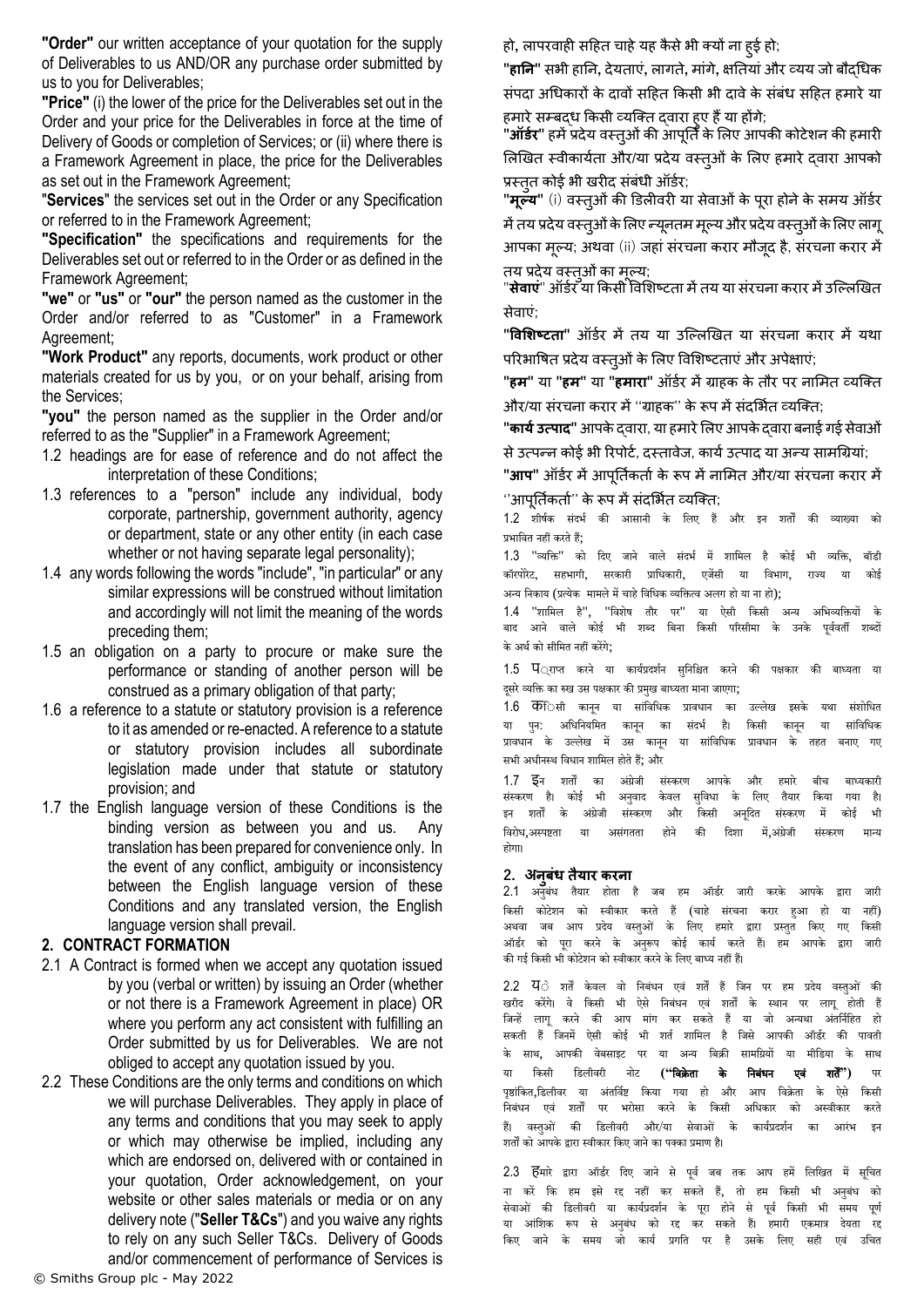conclusive evidence of your acceptance of these Conditions.

2.3 Unless you notified us in writing before we placed an Order that we may not cancel it, we may cancel a Contract in whole or part any time before Delivery or completion of performance of Services. Our sole Liability will be to pay to you fair and reasonable compensation for workin-progress at the time of cancellation provided that:

2.3.1 such compensation will not include any loss of profits OR any indirect or consequential loss; and

2.3.2 where Goods are not manufactured specifically for us to our Specification, our sole Liability will be to pay you a fair and reasonable restocking charge.

#### **3. QUALITY CONTROL & TESTING**

- 3.1 The quantity, description and Specification of Deliverables will be as set out in the Order. You must not make any Change to Deliverables without our prior written consent. You will carry out any reasonable Change that we request to any Deliverables. We will negotiate, in good faith, with you an agreed adjustment to the price, Delivery date or both as a result of a Change.
- 3.2 You will maintain detailed quality control and manufacturing records for the shorter of any maximum period permitted by law and ten (10) years from the date of Delivery (or such other period of time as set out in a Framework Agreement or Order), which we or a third party on our behalf may inspect or receive copies of on demand.
- 3.3 We may inspect and test Goods at any time prior to Delivery. You will allow us and our representatives to enter your premises to carry out such inspection and testing and will provide us with all facilities reasonably required. If, following such inspection or testing, we are not satisfied that the Goods will comply with Condition [5.1,](#page-3-0) you will take all steps necessary to ensure compliance.
- 3.4 You will maintain a quality control system that meets any international standard as required by us, or which is otherwise approved by us and such test and inspection system as we may require.
- 3.5 You may not deliver the Goods by separate instalments without our prior written consent. Instalments will be invoiced separately by you.

#### <span id="page-2-0"></span>**4. DELIVERY OF GOODS / SUPPLY OF SERVICES**

- 4.1 Unless otherwise specified in an Order, you will deliver the Goods DDP (Incoterms 2010) to the address specified in the Order during our normal business hours on the date specified in the Order. You will be responsible for off-loading the Goods from the delivery vehicle. Delivery of the Goods will occur when they have been off-loaded at the delivery address.
- 4.2 You will perform Services in accordance with the applicable timetable communicated to you or as set out in the Order to meet all Specifications.
- <span id="page-2-1"></span>4.3 Time is of the essence for performance of your obligations under the Contract. If you are late performing your obligations under the Contract, you will pay to us liquidated damages of 1.5% of the Price for each week of delay up to a maximum of 15% of the Price. You and we agree that this amount is reasonable and proportionate AND the most effective way of compensating us for part or all of our losses arising from late performance. However, you and we intend that we should be able to recover general damages as

मुआवजा देने की होगी बशर्ते कि:

2.3.1 ऐसे मुआवजे में लाभ की कोई हानि या कोई अप्रत्यक्ष या पररणामी हानन शालमि नहीं होगी; और

2.3.2 जहां वस्तुओं का विनिर्माण विशेष तौर पर हमारे लिए हमारे

विशिष्टताओं के अनसार नहीं किया जाता है, हमारी एकमात्र देयता सही एवं

# उग्रचत पुन: संग्रचत करनेका शुलक देनेकी होगी। **3. गुणवत्ता ननयंत्रण औि जांच**

3.1 प्रदेय वस्तुओं की मात्रा, विवरण और विशिष्टताएं ऑर्डर में तय किए अनसार होंगी। आपको हमारी पर्व लिखित सहमति के बिना प्रदेय वस्तओं .<br>में कोई बदलाव नहीं करना है। आप किसी भी प्रदेय वस्तु के लिए हमारे द्वारा किए गए अनुरोध के अनुसार कोई उचित बदलाव कर सकते हैं। हम बदलाव के परिणामस्वरूप मूल्य,डिलीवरी की तिथि या दोनों के लिए सद्भाव मेंबार्तचीर्त करके समायोजि पर सहमर्त होंगे।

3.2 अीप कानून द्वारा अनुमत किसी भी अधिकतम अवधि के न्यूनतम समय के लिए और डिलीवरी की तिथि से दस (10) वर्षों (या ऐसी कोई अवधि जिसे संरचना करार या ऑर्डर के अनसार तय किया गया हो) के लिए विस्तत गणवत्ता नियंत्रण एवं विनिर्माण रिकॉर्ड रखेंगे, जिनका हम या हमारी ओर से कोई ततीय पक्षकार मांग करने पर निरीक्षण कर सकता है या प्रतियां प्राप्त कर सकर्ता है।

3.3 हिम डिलीवरी से पूर्व किसी भी समय वस्तुओं का निरीक्षण एवं जांच<br>कर सकते हैं। आप हमें और हमारे प्रतिनिधियों को ऐसा निरीक्षण तथा जांच कर सकर्ते हैं। आप हमें और हमारे प्रनर्तनिनियों को ऐसा निरीक्षण र्तर्ा जांच करने के लिए अपने परिसरों में प्रवेश करने की अनुमति देंगे और हमें सभी उचित अपेक्षित सुविधाएं प्रदान करेंगे। यदि, ऐसे निरीक्षण या जांच के बाद, हम संतुष्ट नहीं होते हैं कि वस्तुएं शर्त 5.1 का अनुपालन करेंगी या नहीं, तो आप अनुपालन सुनिश्चित करने के लिए सभी आवश्यकता कदम उठाएंगे।

3.4 अीप ऐसी गुणवत्ता नियंत्रण प्रणाली कायम रखेंगे जो हमारे द्वारा अपेक्षित किसी अंतरराष्ट्रीय मानक को पूरा करती हो, या अन्यथा जिसे हमारे<br>द्वारा अनुमोदित किया गया हो और ऐसी जांच तथा निरीक्षण प्रणाली हमारी द्वारा अनमोदित किया गया हो और ऐसी जांच तथा निरीक्षण प्रणाली हमारी अपेक्षा अनसार होनी चाहिए।

.<br>3.5 अग्वि हमारी पर्व लिखित सहमति के बिना अलग किश्तों में वस्तओं को डिलीवर नहीं कर सकते हैं। किश्तों का चालान आपके द्वारा अलग से किया जाएगा।

#### **4. वस्र्तुओंकी डिलीविी/ सेवाओंकी आपूनर्तत**

4.1 जब तक ऑर्डर में विशेष तौर पर उल्लिखित ना किए जाए, तो आप ऑर्डर में दी तिथि को हमारे सामान्य कारोबारी समय के दौरान ऑर्डर में विनिर्दिष्ट पते पर वस्तुएं डीडीपी(इंकोटर्म्स 2010) डिलीवर करेंगे। आप डिलीवरी वाहन से वस्तुओं को उतारने के लिए जिम्मेदार होंगे। वस्तुओं की डिलीवरी उस समय होगी जब उन्हें डिलीवरी पते पर उतार दिया जाएगा।

4.2 आप सर्ी निनशष्टर्ताओं को पूरा करिे के निए बर्ताई गई या ऑडथर में यथा तय की गई प्रयोज्य समय सारणी के अनुसार सेवाएं देंगे।

4.3 अनिबंध के तहत अपने कर्तव्यों का निर्वहन करने के लिए समय अत्यंत महत्वपूर्ण है। यदि आप अनुबंध के तहत अपने कर्तव्यों का निर्वहन करने में नििंब करर्ते हैं, र्तो आपको प्रत्येक एक सप्ताह के नििंब के निए मूल्य के 1.5% से लेकर अधिकतम 15% तक परिनिर्धारित हर्जाना देना होगा। आप<br>और हम सहमत होते हैं कि यह राशि उचित एवं सदश है और विलंब से कार्य और हम सहमत होते हैं कि यह राशि उचित एवं सदृश है और विलंब से कार्य<br>करने से उत्पन्न सारी या आंशिक हानि की क्षतिपूर्ति करने का सर्वाधिक करने से उत्पन्न सारी या आंशिक हानि की क्षतिपूर्ति करने का सर्वाधिक प्रभावी तरीका है। तथापि, आपकी और हमारी मंशा है कि हमें उन परिस्थितियों में सामान्य हर्जाने के साथ-साथ परिनिर्धारित हर्जाने की वसूली करने में समर्थ होना चाहिए **जहां आपके कार्यप्रदर्शन की देरी के** 

परिणामस्वरूप हमने क्षतिग्रस्त क्षति से अधिक नुकसान का सामना

**किया है**। अत:, इस **शर्त 4.3** के तहत किसी परिनिर्धारित हजनि के लिए<br>हमारे अधिकार किन्हीं अन्य अधिकारों पर कोई प्रतिकूल प्रभाव डाले बिना हमारे अधिकार किन्हीं अन्य अधिकारों पर कोई प्रतिकल प्रभाव डाले बिना हैं जो विलंब से कार्य करने के संबंध में अनुबंध के तहत या अन्यथा हो सकते हैं,जिनमें क्षति के लिए मुकदमा करने या अन्य राहत देने और/या अनुबंध को समाप्त करना शामिल है। विलंब से कार्य करने के लिए सामान्य हजनि के लिए दावे को **शर्त 4.3** के अनसरण में परिनिर्धारित हर्जाने जो ऐसे विलंब से कार्य करने के लिए वास्तव में लागू है या जिसका वास्तव में भुगतान किया गया है,की रानश सेकम नकया जाएगा।

4.4 हिमारे द्रारा सेवाएं स्वीकार की जाएंगी जब हम संतष्ट हैं कि सेवाएं विशिष्टताओं का अनुपालन करती हैं।

4.5 अपिको सुनिश्चित करना होगा कि वस्तुओं को हमारे अनुदेशों, लागू काननों, नियमों तथा विनियमों के अनुसार चिह्नित किया जाता है और सही ढंग से पैक एिं सुरनक्षर्त नकया जार्ता है; उिके मूि से संबंनिर्त सचूिा से चिह्नित किया जाता है;डिलीवरी के साथ प्रमुख रूप से प्रदर्शित डिलीवरी नोट लगाया जाता है जिसमें ऑर्डर संख्या, वस्तुओं का प्रकार एवं मात्रा, और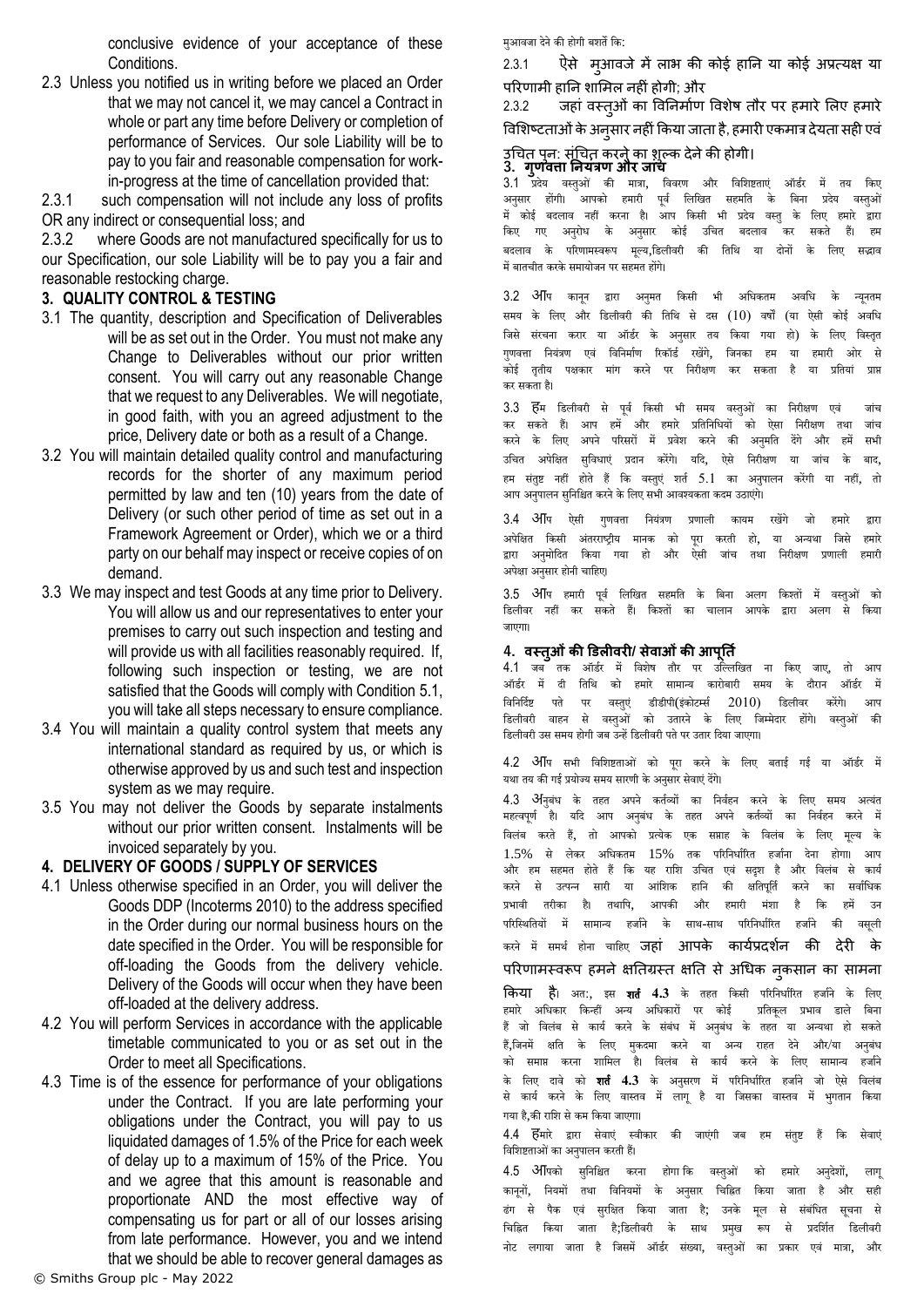well as liquidated damages in circumstances where we have suffered loss in excess of the liquidated damages as a result of your late performance. Therefore, our rights to any liquidated damages under this **Conditions [4.3](#page-2-1)** is without prejudice to any other rights which we may have under the Contract or otherwise in respect of late performance, including the right to sue for damages or other relief and/or to terminate the Contract. A claim for general damages for late performance will be reduced by the amount of liquidated damages pursuant to **Conditions [4.3](#page-2-1)** actually applied or paid in respect of such late performance.

- 4.4 Services will be accepted by us when we are satisfied that the Services comply with the Specifications.
- 4.5 You will make sure that the Goods are marked in accordance with our instructions and any applicable laws, rules and regulations and are properly packed and secured; marked with information on their origin; Delivery is accompanied by a prominently displayed delivery note showing the Order number, date of Order, type and quantity of Goods, and any special storage instructions; and delivered with all operating and safety instructions, clearly displayed warning notices and such other information as may be necessary for the proper use, maintenance and repair of the Goods.
- 4.6 If you fail to deliver the Goods on time we may terminate the Contract immediately by giving you notice, in which case you will refund any monies already paid by us in relation to the Goods that have not been delivered and indemnify us and our Affiliates against our Losses as a result of your failure to supply Goods, including obtaining substitute goods from another supplier.
- 4.7 We will have a reasonable period of time following Delivery to inspect Goods. We may reject Goods which do not meet Specifications. We can also reject Goods which are more or less than the quantity or type Ordered or delivered prior to the date specified on the Order. Rejected Goods will be returned at your cost and expense. If we accept Goods delivered prior to the date specified on the Order we may charge you the cost of storing them until the actual specified Delivery date.

4.8 Risk in the Goods passes to us on the later of acceptance and Delivery. Ownership of the Goods passes to us on the earlier of payment of the Price and Delivery.

4.9 You will notify us in writing as soon you are aware that any Goods or the product support for the Goods are to be discontinued or made of "end of sale" or "end of life". At our request, you and we will agree in good faith a reasonable period of time during which you will keep agreed spare parts available for us for any discontinued, desupported, end of life or end of sale Goods.

## **5. YOUR OBLIGATIONS**

<span id="page-3-0"></span>5.1 You hereby represent and warrant that:

5.1.1 you are company duly incorporated and validly existing under the laws of India;

5.1.2 you have the requisite power to execute and deliver the Contract and perform your obligations thereunder. The execution and delivery of the Contract has been duly and validly authorized by all necessary corporate actions; and

© Smiths Group plc - May 2022 5.1.3 the Contract has been, and upon execution and delivery will be, duly and validly executed and delivered by it. The

भंडारण संबंधी कोई विशेष अनुदेश दर्शाए गए हों; और परिचालन तथा सुरक्षा संबंधी सभी अनुदेशों, स्पष्ट रूप से प्रदर्शित चेतावनी सूचनाओं तथा ऐसी किसी सूचना जो वस्तुओं के उचित प्रयोग, रखरखाव और मरम्मत के लिए आवश्यक हो सकती है, के साथ डिलीवर किया जाता है।

4.6 येदि आप वस्तुओं को समय पर डिलीवर करने में विफल होते हैं तो हम आपको सूचना देकर अनुबंध को तत्काल समाप्त कर सकते हैं, और इस मामले में आपको डिलीवर ना की गई वस्तुओं के संबंध में हमारे द्वारा आपको पहले से भुगतान की किसी भी राशि को लौटाना होगा और वस्तुओं की आपूर्ति करने में विफल होने के परिणामस्वरूप हमारी हानि के एवज में किसी अन्य आपूर्तिकर्ता से प्रतिस्थापन वस्तुएं प्राप्त करने सहित हमें तथा हमारे सम्बद्ध व्यक्तियों को क्षतिपर्ति प्रदान करनी होगी।

4.7 **हि**मारे पास डिलीवरी के बाद वस्तुओं का निरीक्षण करने के लिए उचित समय होगा। हम विशिष्टताओं को पूरा ना करने वाली वस्तुओं को निरस्त कर सकते हैं। हम उन वस्तुओं को भी निरस्त कर सकते हैं जो ऑर्डर की गई<br>मात्रा या प्रकार से अधिक या कम हैं अथवा जिनकी डिलीवरी ऑर्डर में मात्रा या प्रकार से अधिक या कम हैं अथवा जिनकी डिलीवरी ऑर्डर में निर्दिष्ट तिथि से पहले की गई है। निरस्त की गई वस्तुओं को आपकी लागत तथा व्यय पर लौटाया जाएगा। यदि हम ऑर्डर में निर्दिष्ट तिथि से पहले वस्तुओं को स्वीकार करते हैं तो हम डिलीवरी की वास्तविक निर्दिष्ट तिथि तक उन्हें भंडारित करने की लागत आपसे वसूल सकते हैं।

4.8 स््वीकार्यता और डिलीवरी के बाद हमें दी गई वस्त्ओं में जोखिम। मूल्य के भूगतान और डिलीवरी से पहले हमें सौंप दी गई वस्त्ओं का

म्वामित्व।<br>4.9 मित्वा आपको जैसे ही जानकारी मिलती है कि कोई भी वस्तु या वस्तुओं के लिए उत्पाद समर्थन बंद किए जाने हैं अथवा ''बिक्री की समाप्ति'' या ''कार्यकाल की समाप्ति'' की बनी हैं, तो आप हमें यथाशीघ्र लिखित में हमें सूचित करेंगे। हमारे अनुरोध पर, आप और हम सद्भाव में उचित समय अवधि के लिए सहमत होंगे जिसके दौरान आप किसी भी बंद की दी गई, समर्थन हटा ली गई, कार्यकाल समाप्त हो गई या बिक्री समाप्ति वाली वस्तुओंके लिए हमेंकिपुजेंउपिब्ध करानेपर सहमत होंगे। **5. आपके कर्ततव्य**

 $5.1$  आप एतद्द्वारा प्रस्तुत करते और आश्वासन देते हैं कि:

5.1.1 आप भारत केकानून केतहत ववग्रधवत ननगलमत और मान्य तौर पर मौजूद कंपनी हैं;

5.1.2 आपके पास अनुबंध क्रियाक्न्वत करनेऔर डििीवर करनेतथा उनके तहत अपने कर्तव्यों को निभाने की अपेक्षित शक्ति है। अनुबंध का क्रियान्वयन और डिलीवरी सभी आवश्यक कॉरपोरेट कार्यों द्वारा विधिवत

एवं मान्य तौर पर प्राधिकत है; और<br>5.1.3 अनुबंध इसके दवारा विधिवत रूप से एवं मान्य तौर पर क्रियान्वित किया गया है, और क्रियान्वयन होने पर विधिवत रूप से एवं मान्य तौर पर डिलीवर किया जाएगा। अनुबंध क्रियान्वित एवं डिलीवर होने पर, विधिक, मान्य एवंबाध्यकारी कताव्य स्थावपत करेगा जो सामान्य तौर पर ऋणदाता के अधिकारों तथा समानता के सामान्य सिद्धांतों को प्रभावित करने वाले <u>द्गिया</u> सीसापल<sub>ने कि</sub>माश्मेशन क्षमता और सेसे लासून नानूलों के अध्यश्लीत होगा;

नक िस्र्तुएं:

5.2.1 स**ंतोषजनक ग्**णवत्ता की होंगी, असल, नई सामग्रियों (जिन्हें पहले प्रयोग नहीं किया गया है, फिर से बनाया, सुधारा, पुन:निर्माण नहीं गया है, नकली नहीं हैं या इतनी पुरानी नहीं है कि उनकी उपयोगिता एवं सुरक्षा प्रभावित हो) से बनी होंगी और हमारे दवारा आपको बताए गए किसी

भी उद्देश्य के लिए उपयुक्त होंगी;<br>5.2.2 विशिष्टताओं के अनरूप विशिष्टताओं के अनुरूप होंगी, को संतुष्ट करेंगी और के लिए सक्षम होंगी;

5.2.3 डिजाइन, सामिी और कारीगरी मेंदोष सेमुतत होंगी;

5.2.4 पूर्ण एवं अभारग्रस्त शीर्षक के साथ हमें बेची जाएंगी और किसी भी ततीय पक्ष के बौदधिक संपदा अधिकार का लंघन नहीं करेंगी;

5.2.5 सभी (i) प्रयोज्य कानूनों, (ii) ववननयामक अपेक्षाओंऔर (iii) संबंधित सांविधिक तथा विनियामक निकायों के मानकों तथा अपेक्षाओं का अनुपालन करे<mark>ंगी</mark>;<br>5.2.6 सरक्षि

सुरक्षित होंगी और स्वास्थ्य पर इनसे कोई खतरा नहीं होगा;

5.2.7 डििीवरी होनेपर, वस्तुओंका पूणाअग्रधकार हमारा होगा; और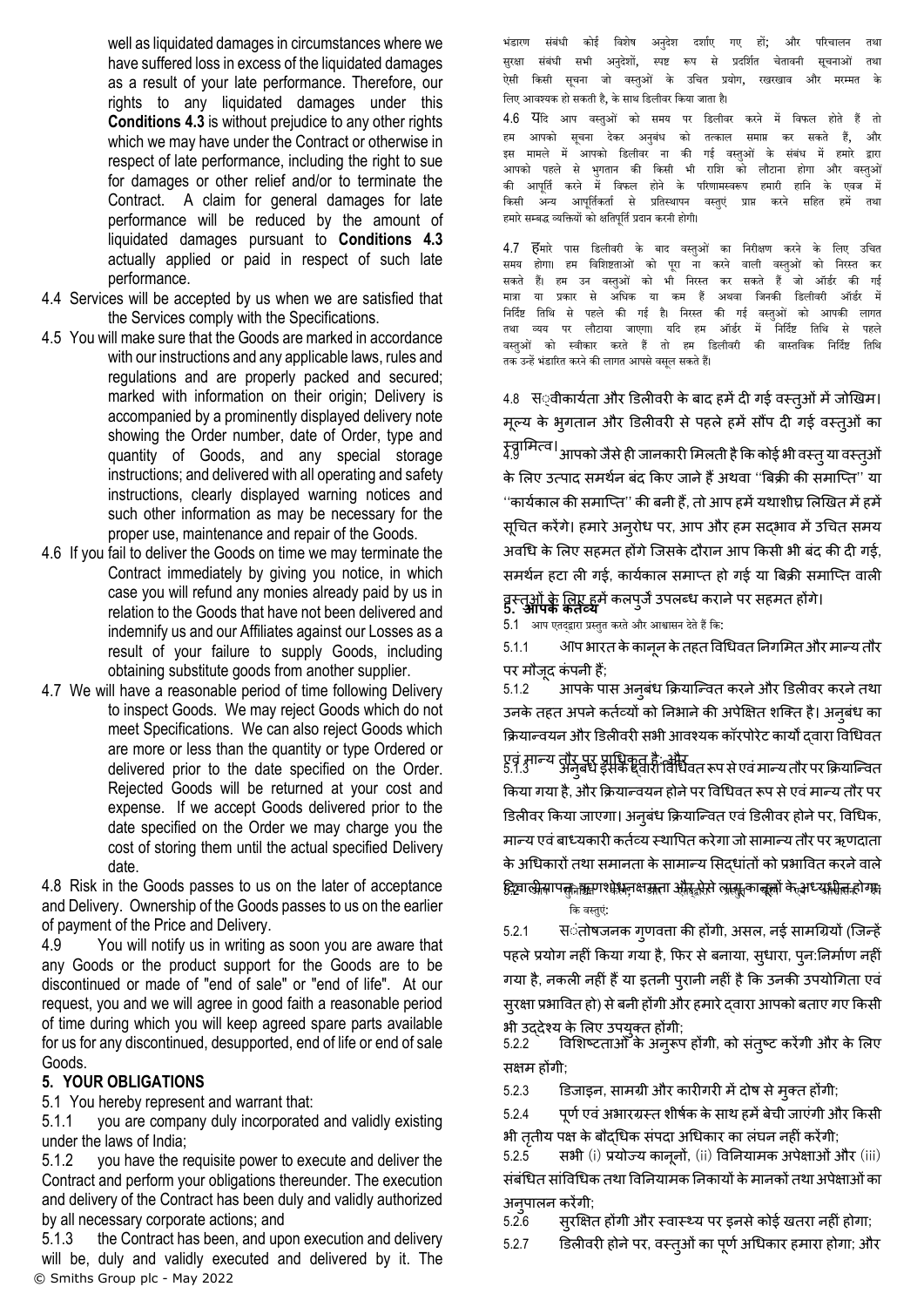Contract, when executed and delivered, shall constitute a legal, valid and binding obligation subject to applicable bankruptcy, insolvency and similar laws affecting creditor rights generally and to general principles of equity;

5.2 You will make sure, and hereby represent and warrant, that the Goods will:

5.2.1 be of satisfactory quality, comprise genuine, new materials (which are not used, refurbished, reconditioned, remanufactured, counterfeit or of such age as to impair usefulness or safety) and be fit for any purpose notified by us to you;

5.2.2 conform to, satisfy and be capable of the Specifications; 5.2.3 be free from defects in design, materials and workmanship;

5.2.4 be sold to us with full and unencumbered title and not infringe the IPR of any third party;

5.2.5 comply with all (i) applicable laws, (ii) regulatory requirements and (iii) standards and requirements of relevant statutory and regulatory bodies;

5.2.6 be safe and without risk to health;<br>5.2.7 upon Delivery, we shall have and e

5.2.7 upon Delivery, we shall have and enjoy quiet possession of the Goods; and

5.2.8 we shall be entitled to all the warranties as are applicable to the Goods or as generally made available by the manufacturer or seller of the Goods.

<span id="page-4-0"></span>5.3 In respect of Services, You will:

5.3.1 perform Services with the best care, skill and diligence in accordance with best practice;

5.3.2 use personnel (and sufficient number of personnel) who are suitably skilled and experienced to perform the Services;

5.3.3 make sure that the Services conform with our reasonable instructions, comply with Specifications, are performed to meet the purposes notified by us to you and do not infringe the IPR of any third party;

5.3.4 provide all equipment, tools and vehicles and other items required to provide the Services;

5.3.5 obtain and at all times maintain all licences and consents required for the provision of the Services;

5.3.6 comply with all applicable laws, regulations, regulatory policies, guidelines or industry codes which may apply to the provision of the Services; and

5.3.7 not do or omit to do anything which may cause us or our Affiliates to lose any licence, authority, consent or permission required for our or their business.

- 5.4 You will observe all health and safety rules and regulations and any other security requirements that apply at any of our premises and ensure that your personnel are insured against all risks while working on our premises.
- <span id="page-4-1"></span>5.5 Without affecting any of our other rights or remedies, if you materially breach any of these Conditions OR any Goods (whether or not accepted in whole or in part) do not conform with Condition [5.1](#page-3-0) during the longer of (i) your warranty period for the Goods and (ii) 12 months following Delivery OR any Services breach Condition [5.3,](#page-4-0) then we may:

5.5.1 terminate the Contract and any other existing Contracts immediately with notice;

<span id="page-4-2"></span>5.5.2 require you, at our option, to promptly repair or replace the relevant Goods or reperform the relevant Services free of charge;

5.5.3 reject the Deliverables (in whole or in part) and require you refund the Price for the relevant Deliverables;

© Smiths Group plc - May 2022 5.5.4 accept the Deliverables subject to an equitable Price

5.2.8 हम वस्तुओं पर लागू या वस्तूओं के विनिर्माता या विक्रेता द्वारा समान्य तौर पर उपलब्ध कराई गई सभी वारंटी के हकदार होंगे।<br>5.3 सेवाओं के संबंध में, आप:

5.3.1 सिर्वश्रेष्ठ परिपाटी के अनुसार सर्वोच्च देखभाल, कौशल और मेहनत सेसेवाएं देंगे;

5.3.2 उन कालमाकों (और कालमाकों की पयााप्त संख्या) का प्रयोग करेंगे जो सेवाएं प्रदान करने में कुशल तथा अनुभवी हैं;

5.3.3 सृनिश्चित करेंगे कि सेवाएं हमारे उचित अनुदेशों के अनुरूप हों, विशिष्टताओं का अनुपालन करती हों, हमारे द्वारा आपको सूचित किए गए उद्देश्यों को पूरा करती हों, और किसी भी त़तीय पक्ष के बौदधिक संपदा अग्रधकार का िंघन ना करती हों;

5.3.4 सभी सेवाएंप्रदान करनेकेलिए अपेक्षक्षत सभी उपस्कर, औजार तथा वाहन और अन्य वस्तुएंप्रदान करेंगी;

5.3.5 सेवाओंकेप्रावधान केलिए अपेक्षक्षत सभी िाइसेंस प्राप्त करेंगी और हर समय बनाए रखेंगी;

5.3.6 सेवाओं के प्रावधान पर लागू होने वाले सभी प्रयोज्य कानूनों, विनियमों, विनियामक नीतियों, दिशानिर्देशों या औदयोगिक कोड का अनुपालन करेंगेी; और

5.3.7 क्रकसी भी ऐसी चीज को नहीं हटाएंगी या हटानेका प्रयास नहीं करेंगी जिसके कारण हमें या हमारे सम्बद्ध व्यक्तियों को किसी लाइसेंस, प्राग्रधकार, सहमनत या अनुमनत का नुकसान होगा क्जसकी हमारेया उनके

कारोबार के लिए अपेक्षा हो सकती है।<br>5.4 आप स्वास्थ्य और सुरक्षा के सभी नियमों एवं विनियमों तथा किसी सरक्षा अपेक्षाओं का पालन करेंगे जो हमारे किसी भी परिसर में िागू होर्ती हों और सुनिनिर्त करेंगे नक आपके कानमथक हमारे परिसरों में काम करने के दौरान सभी जोखिमों के प्रति बीमित हों।

5.5 हिमारे अन्य किन्हीं अधिकारों या उपायों को प्रभावित किए बिना, आप इनमें से किसी भी शर्त को वास्तव में तोड़ते हैं या कोई वस्तु (चाहे पूर्ण या आंशिक तौर पर स्वीकार्य हो या नहीं) (i) वस्तुओं के लिए आपकी वारंटी अवधि और (ii) डिलीवरी के बाद  $12$  माह की दीर्घावधि के दौरान शर्त  $5.1$  का पालन नहीं करती है अथवा शर्त 5.2 का लंघन करती है, तो हम:

5.5.1 स**ूचना देकर अनुबंध और कोई अन्य मौजूदा** अनुबंध समाप्त कर सकतेहैं;

5.5.2 आपसे, हमारे विकल्प पर, बिना किसी शुल्क के संबंधित वस्तुओं को तीव्रता से मरम्मत करने या बदलने या संबंधित सेवाओं को फिर से करने की अपेक्षा करतेहैं;

5.5.3 प्रदेय वस्तुओंको (पूणाया आंलशक तौर पर) ननरस्त करनेऔर आपसे संबंधित प्रदेय वस्तुओं के लिए मूल्य की धन वापसी करने की अपेक्षा

करते हैं<br>5.5.4 मूल्य में उचित कटौती के अध्यधीन प्रदेय वस्तुओं को स्वीकार करतेहैं; या

5.5.5 आपके व्यय, मरम्मत पर या तृतीय पक्ष दवारा वस्तूओं की मरम्मत या फिर से काम या ततीय पक्ष दवारा फिर से काम करा सकते हैं और आप ऐसे लंघन के कारण हमें और हमारे सम्बद्ध व्यक्तियों को हुई हानि (बौद्धिक

संपदा अधिकार संबंधी दावों सहित) की क्षतिपूर्ति करेंगे।<br>5.5.6 शति 5.2.11 के तहत आपूर्ति की गई वस्तुओं की मरम्मत या प्रतिस्थापन के लिए शर्त [5.5](#page-4-1) लागू होगी।

5.5.7 यहद, कोई वस्तुशता 5.1 के अनुरूप नहीं होनेया सेवाओं के शर्त 5.2 के अनुरूप ना होने अथवा जनता या पर्यावरण को हानि का अन्यथा अन्चित जोखिम प्रस्तुत करने के परिणामस्वरूप, हम निर्धारण करते हैं कि प्रत्याहार, बर्खास्तगी या सुधार अभियान ("अभियान") आवश्यक है या अभियान चलाना अपेक्षित है, हम ऐसे अभियान कार्यान्वित कर सकते हैं और आप ऐसे किसी अभियान के परिणामस्वरूप हमें और हमारे सम्बदध व्यक्ततयों को हुई हानन के लिए हमेंक्षनतपूनताप्रदान करेंगे। **6. हमािी संपवत्त**

6.1.1 हमारे दवारा आपूर्ति किए गए या तैयार किए गए या हमारी लागत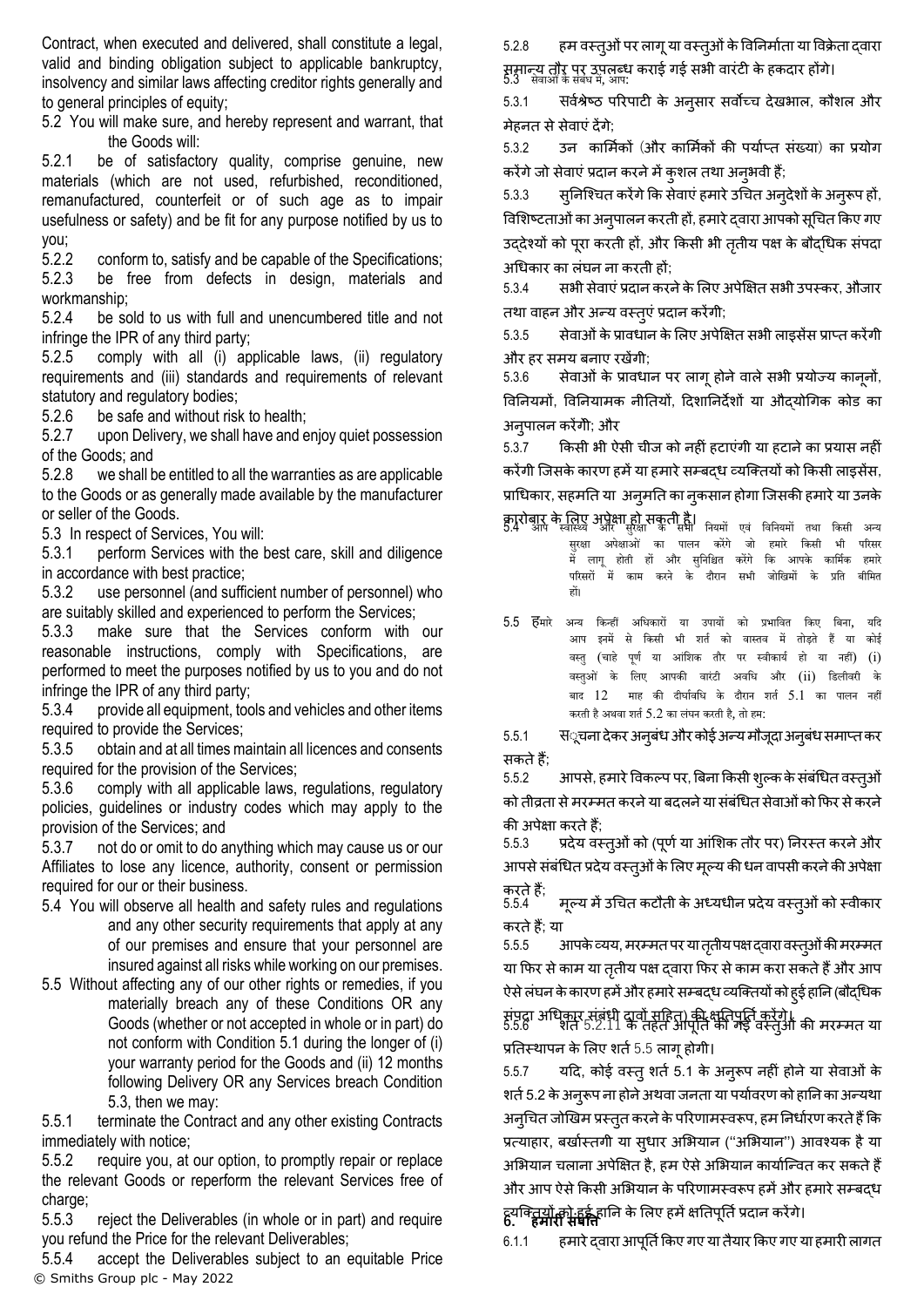reduction; or

5.5.5 at your expense, repair or have a third party repair the Goods or reperform or have a third party reperform the Services and you will indemnify us and our Affiliates against our Losses (including from any IPR Claims) arising from such breach.

5.5.6 Condition [5.5](#page-4-1) will apply to any repaired or replacement Goods supplied under Condition [5.5.2.](#page-4-2)

5.5.7 If, as a result of any Goods not conforming with Condition [5.1](#page-3-0) or Services not conforming with Condition [5.3](#page-4-0) or otherwise representing an unreasonable risk of harm to the public or the environment, we determine a recall, removal or correction campaign ("campaign") is necessary or are required to carry out a campaign, we may implement such campaign and you will indemnify us and our Affiliates against all Losses incurred as a result of any such campaign.

### **6. OUR PROPERTY**

6.1.1 All patterns, dies, moulds or other tooling or materials, supplied by us or prepared or obtained by you for us at our cost ("**Tooling**"), will be marked with our name or as otherwise specified by us and will be and remain our exclusive property returnable in good condition on demand.

6.1.2 You will insure against all risks any Tooling and also any of your own tooling or property which may be kept on our premises for the purposes of providing Deliverables. You will keep all Tooling safe and in good condition while in your custody and/or under your control. All Tooling will be kept separately from your stock and other inventory.

6.1.3 We reserve the right to charge to you the cost of any Tooling if it is destroyed or damaged or rendered unfit for the purpose for which it was originally manufactured while under your control.

6.1.4 You will not dispose of any Tooling other than in accordance with our prior written instructions. You will not, at any time, use Tooling, nor will you allow Tooling to be used by anyone else for any purpose other than the supply of the Deliverables unless we have previously provided our consent in writing.

6.1.5 We will have the right to enter your premises and remove Tooling at any time without being liable for trespass or for damages of any sort.

#### <span id="page-5-0"></span>**7. ASSIGNMENT OF IPR**

7.1.1 This Condition **[7](#page-5-0)** will apply if the Goods are to be made, modified or redesigned to our Specification. Any bespoke Specification or Work Product you create or have created for us will be treated as "Goods" for the purposes of this Condition **[7](#page-5-0)**.

<span id="page-5-1"></span>7.1.2 We will own all present and future IPR (together with all economic and proprietary rights) in the Goods and our specification. Accordingly, you will not use our specification other than to manufacture the Goods for us. With full title guarantee, you:

7.1.3 assign to us all IPR in the Goods which subsist as at the date of the Contract;

7.1.4 assign to us (by way of present assignment of the future copyright) all future copyright in the Goods immediately upon its creation; and

7.1.5 agree to assign to us all other IPR in the Goods immediately upon its creation.

7.1.6 You will:

7.1.7 at your own cost, execute all such documents and do all such acts and things as we may request from time to time in order to secure our full right, title and interest in the IPR in the Goods; and

7.1.8 obtain the waiver of all moral rights (and any broadly equivalent rights in the Goods.

पर आपके दवारा हमसे प्राप्त किए गए सभी पैटर्न, डाई, मोल्ड अथवा अन्य औजार या सामग्रियां **(''औजाि'')**, को हमारेनाम सेअथवा हमारेद्वारा विनिर्दिष्ट किए अनुसार अंकित किया जाएगा और वो हमारी विशेष संपत्ति

रहेगी जिन्हें मांग करने पर अच्छी हालत में लौटाना होगा।<br>6.1.2 आप किसी भी औजार तथा अपने खुद के ओजारों या संपत्ति को सारे जोखिम के लिए बीमित करेंगे जो प्रदेय वस्तुएं प्रदान करने के उद्देश्य हेतुहमारे पररसरों में रखी जा सकती है। आपको अपनेकब्जेऔर/या आपके नियंत्रण में होने के दौरान सारे औजार सुरक्षित और अच्छी हालत में रखने होंगे। सारे औजार अपने स्टॉक और अन्य मालसूची से अलग रखने <u>क्षिक्</u>षि हमारे पास किसी भी औजार के लिए आपसे लागत वसूलने का अधिकार सरक्षित है यदि यह आपके नियंत्रण में रहने के दौरान नष्ट या क्षतिग्रस्त हो जाता है या इसे जिस उददेश्य के लिए बनाया गया है उसे पूरा हल र में ना<del>क्कावा हक्रे लेगावर्ष</del> दैसेखित अनुदेशों के अलावा किसी अन्य तरीके सेक्रकसी भी औजार का ननपटान नहींकरेंगे। आप क्रकसी भी समय औजार का प्रयोग नहीं करेंगे और ना ही प्रदेय वस्तुओं की आपूर्ति करने के अलावा किसी अन्य उददेश्य के लिए किसी दुसरे व्यक्ति को अनुमति नहीं देंगे जब ही क5कि हम्मसे दिवारस पतिले सिभेमिसिसम् समय की पदिसर ब्रहें प्रकार किया जाती है। औजार हटाने का अधिकार है और इसके लिए किसी अतिक्रमण अथवा किसी प्रकार की क्षति की जिम्मेदारी हमारी नहीं होगी।<br>7

7.1.1 यह शर्त 7 लागू होगी यदि वस्तुओं को हमारी विशिष्टता के अनुसार बनाया, संशोधित किया या पून: डिजाइन किया जाता है। किसी अनुकूल विशिष्टता या कार्य उत्पाद जो आपने हमारे लिए बनाते हैं या बनाया <u>है उसे इस शते 7 के उददेश्य के लिए ''वस्तुओं'' के रूप में माना जाएगा।</u> 7.1.2 ं वस्तुओं और हमारी विशिष्टता में सभी वर्तमान तथा भावी बौदधिक संपदा अधिकार (सभी आर्थिक तथा सांपत्तिक अधिकारों के साथ) हमारे होंगे। तदन्सार, आप हमारे लिए वस्तुओं का निर्माण करने के अलावा हमारी विशिष्टता का प्रयोग नहीं करेंगे। पूर्ण शीर्षक गारंटी के साथ, आप: 7.1.3 व्यस्तुओं में सारे बौद्धिक संपदा अधिकार हमें निर्दिष्ट करेंगे जो

अनुबंध की तारीख को अस्तित्व में हैं;<br>7.1.4 वस्तओं के सजन के साथ वस्तुओं के सृजन के साथ ही इनके सभी भावी कॉपीराइट हमें निर्दिष्ट करेंगे (भावी कॉपीराइट के वर्तमान कार्यभार दवारा); और

7.1.5 व्हिन् अत्रैं के सजन के साथ ही इनके अन्य सभी बौदधिक संपदा अधिकार हमें निर्दिष्ट करने से सहमत हैं।<br>7.1.6 आप:

 $7.1.6$ 

7.1.7 अपनी खुद की िागत से, ऐसेसभी दस्तावेज क्रियाक्न्वत करेंगे और ऐसे सभी कार्य और चीजें करेंगे जिनका हम वस्तूओं में बौद्धिक संपदा अधिकार में अपने पूर्ण अधिकार, शीर्षक तथा हित को सुरक्षित करने के

प्रयोजन से समय-समय पर अनुरोध कर सकते हैं; और<br>7.1.8 सभी नैतिक अधिकारों (और वस्तओं में गि सभी नैतिक अधिकाँरों (और वस्त्ओं में किसी बहद समान

अधिकारों) से छूट प्राप्त करेंगे ।<br>72 उपमेक्त शर्त 7.1.2 में यह 7.2 उपरोि शर्तथ **7.1.2** में यह अपिाद है नक मौजूदा उत्पादों, सामनग्रयों या वस्तुएं बनाने के लिए प्रयोग किए डेटा ("मौजूदा सामग्रियां") में कोई र्ी बौनद्धक संपदा अनिकार आपसे (या आपके आपूनर्तथकर्ताथओं से) संबंनिर्त रहेगा। आप (और जहां िागू हो, सुनिश्चित करेंगे कि आपके आपूर्तिकर्ता) हमें, हमारे सम्बद्ध<br>व्यक्तियों और हमारे तथा आपके अंतिम ग्राहकों को किसी भी व्यक्तियों और हमारे तथा आपके अंतिम ग्राहकों को किसी भी<br>वस्त के किसी भी भाग को बनाने वाली मौजूदा सामग्रियों का े के किसी भी भाग को बनाने वाली मौजूदा सामग्रियों का प्रयोग करने और प्रयोग किए जाने के लिए गैर-विशेष, अनवरत, रॉयल्टी मक्त, अखंडनीय लाइसेंस देते हैं।

**8.** म्ूलय और भुगतान

# 8.1.1 जब तक आप अनूबंध की शर्तों के अनुसार अपने कर्तव्यों को

- निभाते हैं, तो हम शर्त 8 के अनुसार आपको मूल्य का भुगतान करेंगे।<br>8.2 प्रदेय वस्तुओं की आपूर्ति के संबंध में हम आपको केवल इतनी वस्तुओं की आपूर्ति धनराशि का भुगतान करेंगे जिसमें सारी पैकेजिंग, बीमा, पारगमन, शल्क और डिलीवरी लागत सहित आप द्वारा लगाई सारी लागत तथा व्यय शामिल होगा।
- 8.3 अनुबंध के तहत देय कोई भी राशि हमें की गई किसी भी आपूर्ति पर लगाए गए मूल्य वर्धित कर, बिक्री कर और/या वस्तु एवं सेवा कर (और नकसी सरकार या अन्य प्रानिकारी द्वारा समय-समय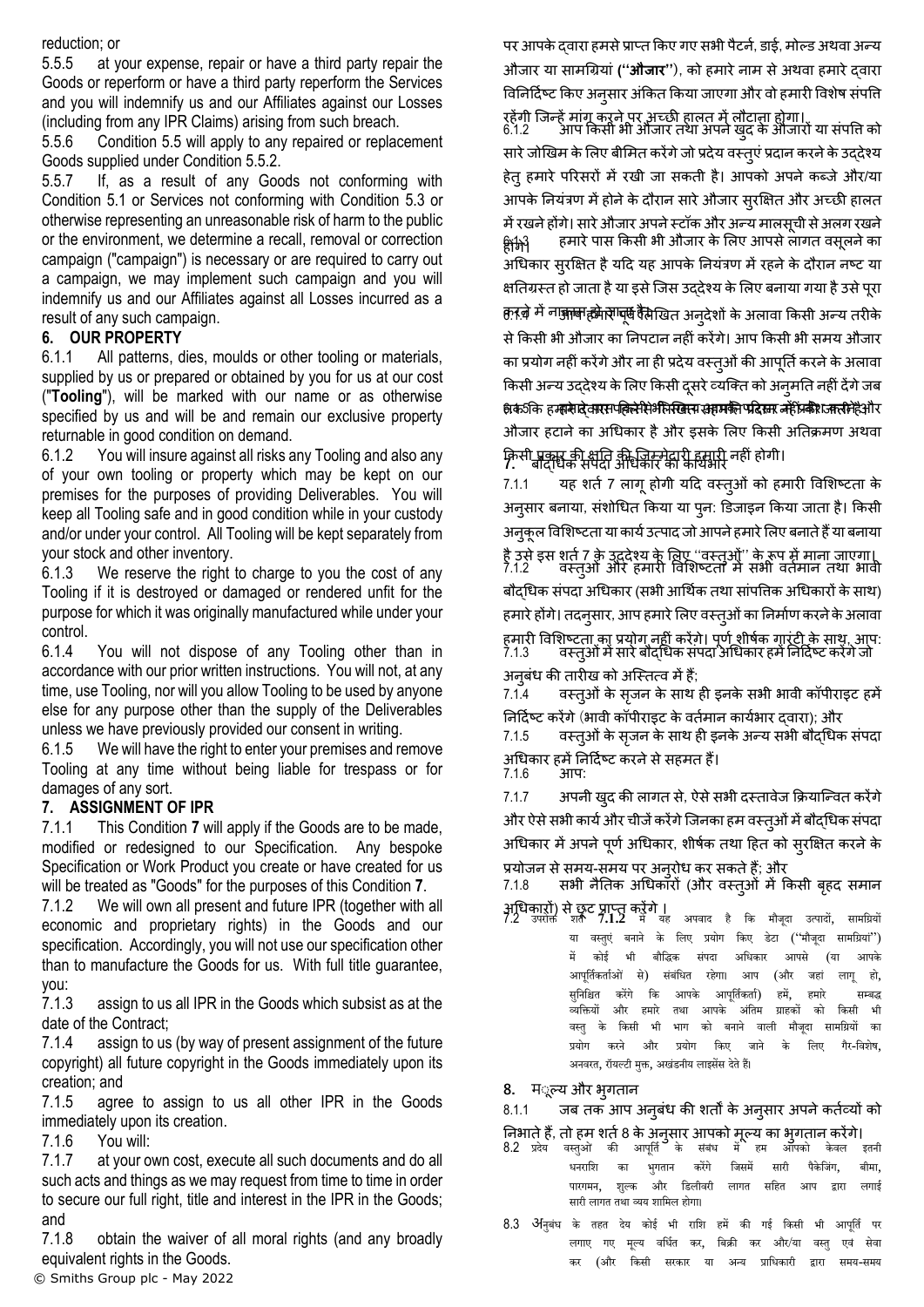7.2 The exception to Condition **[7.1.2](#page-5-1)** above is that any IPR in existing products, materials or data used to create Goods ("Existing Materials") will continue to belong to You (or your suppliers). You grant (and, where applicable, will ensure that your suppliers grant) to us, our Affiliates and our and their end customers a non-exclusive, perpetual, royalty-free, irrevocable licence to use and to have used Existing Materials which form part of any Goods.

# <span id="page-6-0"></span>**8. PRICE AND PAYMENT**

8.1.1 As long as you perform your obligations in accordance with the terms of the Contract, we will pay the Price to you in accordance with Condition **[8](#page-6-0)**.

- 8.2 The only sums of money we will pay in connection with the supply of the Deliverables are the Price which will be inclusive of all costs and expenses incurred by you including all packaging, insurance, carriage, duties and delivery costs.
- 8.3 Any sum payable under the Contract is exclusive of value added tax, sales tax and/or goods and services tax (and any other similar or equivalent taxes, duties, fees and levies imposed from time to time by any government or other authority) upon any supply made to us which will be payable in addition to that sum in the manner and at the rate prescribed by law from time to time but inclusive of all other taxes, fees and levies imposed from time to time by any government or other authority. The parties shall apply such taxes as per the applicable laws.

8.3.1 You may invoice us for the Price for the Goods following Delivery and for Services following completion.

8.3.2 Other than as set out in Conditions **[8.3.4](#page-6-1)** and **[8.4.1](#page-6-2)**, invoices will be payable by us within 60 days from the date of receipt by us, plus the number of days until our next payment run. You will send invoices to the address specified in the Order.

8.3.3 No payment made by us will constitute acceptance by us of any Deliverables or otherwise affect any rights or remedies which we may have against you including the right to recover any amount overpaid or wrongfully paid to you.

<span id="page-6-1"></span>8.3.4 We may withhold payment of any disputed sum until the dispute is settled.

8.4 If any undisputed sum payable under the Contract is not paid when due you may charge us interest daily on that sum at 3% per year subject to any maximum or minimum rate of interest on overdue invoices specified by applicable law, from the due date until the date of payment (whether before or after judgment).

<span id="page-6-2"></span>8.4.1 We may set-off, deduct or withhold any liability which you have to us against any liability which we have to you.

#### **9. TERMINATION**

- 9.1 Without limiting any other right we may have to terminate a Contract, if you commit a material breach of these Conditions we may terminate the Contract and any other existing Contracts immediately with written notice. Any breach of **Conditions 11, 12** or **[15.9](#page-10-0)** will be deemed to be a material breach.
- 9.2 Without limiting any other right we may have to terminate a Contract, we may terminate the Contract immediately by giving you written notice if you (a) have a receiver, administrator or liquidator (provisional or otherwise) appointed; (b) are subject to a notice of intention to appoint an administrator or any other resolution on insolvency; (c) pass a resolution for your winding-up;

पर लगाए जाने वाले अन्य कोई समान प्रकार के कर, शुल्<del>क</del> और लेवी हैं) से अलग है जिसका भुगतान उस राशि के अतिरिक्त किया जाएगा जैसा समय-समय पर कानून द्<mark>वा</mark>रा निर्धारित हो लेकिन इसमें किसी सरकार या अन्य प्राधिकारी द्वारा समय-समय पर लगाए जाने वाले अन्य सभी कर, शुल्<del>क</del> और लेवी शामिल होंगी। पक्षकार लाग काननों के अनसार ऐसे कर लागू करेंगे।

8.3.1 आप डििीवरी के बाद वस्तुओं और काम पूरा होने के बाद

सेवाओंके मूलय के लिए हमेंबीजक भेज सकतेहैं। 8.3.2 शता**[8.3.4](#page-6-1)** तथा **[8.4.1](#page-6-2)** मेंतयक्रकएजानेके अिावा, बीज **को** का भुगतान हमारे दवारा हमें बीजक प्राप्त होने की तारीख से 60 हदन **और हमारेअगलेभुगतान की ततथि मेंलगनेवालेदिनों की संख्या को जोड़कर होनेवालेकुल दिनों की संख्या** के भीतर क्रकया जाएगा । आप ऑईस में दविराष्ट्री कियो गया बीजक भेज, मंत्रीजे हैं। 8.3.3 हवारा किसी भी प्रदेय वस्तु की स्वीकार्यता माना जाएगा अथवा अन्यथा किन्हीं अधिकारों या उपायों को प्रभावी करेगा जिनका हम आपके विरुदध प्रयोग कर सकते हैं जिनमें आपको अतिदेय या गलती से भृगतान की **शई.**4राशि हमि क्लिक कर मिश्कार सहि के तरफ किसी भी विवादित राशि का भुगतान रोक सकतेहैं।

8.4 यदि अनुबंध के तहत भुगतान योग्य किसी अविवादित राशि का देय होने पर भुगतान नहीं क्रकया जाता है तो आप उस राशि पर प्रतिदिन 3% सालाना की दर से ब्याज लगा सकते हैं जो देय तिथि से भृगतान होने की तिथि तक (चाहे निर्णय से पूर्व हो या बाद में) लागू कानून दवारा विनिर्दिष्ट अतिदेय बीजकों पर ब्याज की अधिकतम या

# 8.4.1 हिम्पभाराको किसी दक्षा रद्द के किसी देवा देवा के एवज में किसी

भी देयता जो आपने हमें देनी है को अलग, कटौती या रोक सकते हैं।<br>9. समापन **9.** समापि

- 9.1 नकसी अन्य अनिकार को सीनमर्त नकए नबिा हमारे पास संनिदा को समाप्त करने का अधिकार होगा यदि आप इन शर्तों का उल्लंघन करते हैं तो हम लिखित सूचना के साथ तत्काल इस संनिदा और नकसी अन्य मौजूदा सनंिदाओं को समाप्त कर सकते हैं। शर्त 11, 12, या 15.9 में किसी प्रकार का उल्लंघन भारी उल्लंघन माना जाएगा।
- 9.2 कन्सी अन्य अनिकार को सीनमर्त नकए नबिा हमारे पास संनिदा को समाप्त करने का अधिकार होगा , हम आपको लिखित सूच<mark>ना</mark> देकर संविदा को तत्काल समाप्त कर सकते हैं यदि (क) आपने अनर्ग्राही प्रशासक या पररसमापक (अस्र्ायी या अन्यर्ा) की नियुनि की है; (ख) आपको प्रशासक की नियुनि करिे या दिवालियापन संबंधी किसी अन्य संकल्प के आशय की सूचना के अध्यधीन माना जाता हो; (ग) आप अपने समापन हेत<mark>ु</mark> संकल्प पारित करते हैं; (घ) आपको न्यायालय द्वारा आपके संबंध में समापन आदेश मिला हो; (ङ) आप ऋणदाओं के साथ कोई संयोजि या व्यिस्र्ा करर्ते हैं; (च) अपिा व्यिसाय समाप्त कर देते हैं; (छ) आपके किन्हीं लागू कानून के अंतर्गत (क) से (च) तक निर्दिष्ट शर्तों के किसी प्रकार से समान या समतुल्य माना जाता हो; या (ज) आपको नियंत्रण में किसी भी<br>प्रकार के परिवर्तन के विषयाधीन माना जाता हो और आप प्रकार के परिवर्तन के विषयाधीन माना जाता हो और आप किसी भी प्रकार की ऐसी दशा या स्थिति के होने पर हमें तुरंत सूनचर्त करेंगे।
- $9.2.1$  अनिबंध की समाप्ति या समापन के पश्चात:

9.2.2 कोई भी शर्तें जो अनबंध की समाप्ति या समापन के अभिव्यक्त या अंतर्निहित रूप से प्रभावी बनी रहती हैं वे लाग रहेंगी; और

9.2.3 सभी अन्य अग्रधकार एवंबाध्यताएंतुरंत व समाप्त हो जाएंगी, लेकिन आपके या हमारे ऐसे किसी अन्य बाध्यताओं, अधिकारों, दावों एवं दायित्वों को प्रभावी नहीं करेंगे जो समाप्ति या समापन की तारीख के पर्व

**भ्रीटेर्जूद रह <del>ग्रायेक्</del>ते ह्येंङ्गओर्**सरे पक्ष की गोपनीय सूचना का उपयोग करना<br>तत्काल बंद कर देगा और यथाशीघ्र यथोचित रूप से संभव रूप में यदि ऐसा तत्काल बंद कर देगा और यथाशीघ्र करने का अनुरोध किया जाता हो तो अन्य पक्ष की सभी गोपनीय सूचना (सभी प्रतियों और उद्धरणों सहित) दसरे पक्ष को लौटा देगा अन्यथा इसको सरक्षित रूप से नष्ट किए जाने की पष्टि करेगा ; और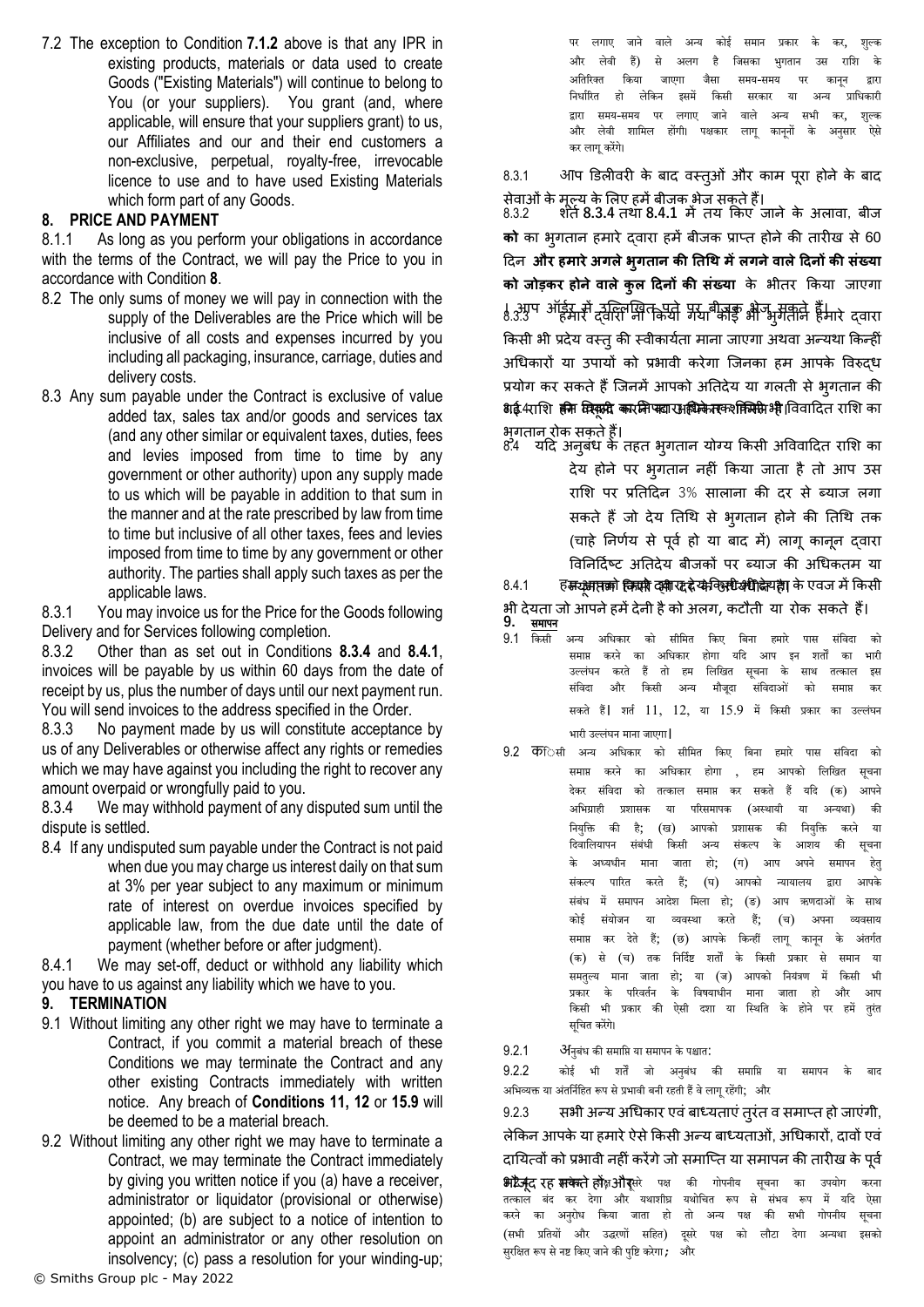(d) have a winding up order made by a court in respect of you; (e) enter into any composition or arrangement with creditors; (f) cease to carry on business; (g) are the subject of anything similar or equivalent to that set out in (a) to (f) under any applicable laws; or (h) you are subject to any change of Control, and you will notify us immediately upon the occurrence of any such event or circumstance.

9.2.1 Following expiry or termination of the Contract:

9.2.2 any Conditions which expressly or impliedly continue to have effect after expiry or termination of the Contract will continue in force; and

9.2.3 all other rights and obligations will immediately stop but will not affect any of your or our rights, obligations, claims and liabilities which may exist prior to the date of expiry or termination; and

<span id="page-7-0"></span>9.2.4 each party will immediately stop using the other party's Confidential Information and will as soon as reasonably possible, if requested to do so, return to the other party all of the other party's Confidential Information (including all copies and extracts) in its possession or control or confirm its secure destruction; and 9.2.5 each party may keep any of the other party's Confidential Information which it has to keep to comply with any applicable law and Condition **[9.2.4](#page-7-0)** will not apply to such Confidential Information. **Condition [11](#page-8-0)** will continue to apply to retained Confidential Information.

9.2.6 If we terminate a Contract, we may require you to deliver to us any supplies, materials or drawings produced or acquired by you for the terminated part of the Contract and we will agree, in good faith, on the amount payable for the same.

### <span id="page-7-2"></span>**10. LIABILITY AND INSURANCE**

- 10.1You will indemnify us and our Affiliates against all our and their Losses arising from your breach of or negligent performance of or your failure to perform or delay in performing any part of these Conditions. We may, at our discretion, control the defence of any claim in respect of which you are required to indemnify us under a Contract.
- 10.2Subject to **Condition [10.3](#page-7-1)**, we will not have any Liability to you for any (i) loss of profit, goodwill or revenue; or (ii) any indirect, consequential or special loss.
- <span id="page-7-1"></span>10.3Nothing in these Conditions or any Contract will operate to exclude or restrict one party's Liability (if any) to the other (including for a person for whom it is vicariously liable):

10.3.1 for death or personal injury resulting from its negligence;

10.3.2 for its fraud or fraudulent misrepresentation; or

10.3.3 for any matter for which it is not permitted by law to exclude or limit its liability.

- 10.4The exclusions from and limitations of liability contained in these Conditions will apply after as well as before the date of expiry or termination of any Contract.
- 10.5The exclusions from, and limitations of, liability set out in this **Condition [10](#page-7-2)** will be considered severally. The invalidity or unenforceability of any one sub-clause or clause will not affect the validity or enforceability of any other sub-clause or clause and will be considered severable from each other.
- 10.6You will have satisfactory insurance cover with a reputable insurer to cover your obligations to us, including public liability insurance cover, cover for any potential liabilities arising from a Contract and any insurances required by law. You will provide evidence of your

9.2.5 प्रत्येक पक्ष दूसरे पक्ष की किसी वैसी गोपनीय सूचना रख सकता<br>है जिसे उसे किसी लागू कानून के अनुपालनार्थ रखना होता है और शर्त है जिसे उसे किसी लागू कानून के अनुपालनार्थ रखना होता है और शर्त **9.1.6** ऐसी गोपिीय सचूिा हर्तेु िागू िहीं होगी। शर्तथ **11** रखी गई गोपिीय सूचना हेतू लागू रहेगी।

9.2.6 यदि हम अनुबंध को समाप्त करते हैं तो आपको अनुबंध के समापन भाग हेतु आपके द्वारा उत्पदित या प्राप्त की गई किसी भी आपूर्ति, अस्म्ग्री या ड्राइगं की प्रदायगी हमें करिी होगी और हम सद्भाि से इसकी देय रानश पर सहमर्त होंगे।

#### **10.** दानयत्ि और बीमा

- 10.1 आप हमारे और हमारे सहयोगियों को इन सभी शर्तों के किसी भी हिस्से को करने में आपकी देरी या लापरवाह प्रदर्शन या आपकी विफलता से उत्पन्न होने वाले सभी हानियों के खिलाफ क्षतिपूर्ति करेंगे। हम अपने विवेक से ऐसे किसी दावे की प्रतिरक्षा पर नियंत्रण कर सकते हैं जिसके संबंध
- में आपको अनुबंध के तहत हमें क्षतिपति करने की<br>10.2 **शति 10.3** के निषयाधीन**्**र आपके किसी भी प्रकार के (1) लाभ, सदभाव आवश्यकता होती है।<br>या राजस्व में होती, है। विशेष हानि के लिए हमारा कोई दायित्व नहीं होगा।
- 10.3 ईनमें से कोई भी शर्त या संविदा एक पक्ष के दायित्व (यदि कोई हो) को दसरे पक्ष (उस व्यक्ति जिसके लिए यह स्थानपन्न रोप से उत्तरदायी हो सनहर्त) के निए छोड़िे या प्रनर्तबंनिर्त करिे के लिए उपयोग नहीं किया जाएगा:
- 10.3.1 **इसकी लापरवाही से होने वाली मत्यु**या व्यक्तिगत चोट हेत्;
- $10.3.2$  इसके धोखा या कपटपूर्ण गलतबयानी हेतु; या

10.3.3 नकसी ऐसे अन्य निर्य हर्तेु नजसके निए यह कािूि द्वारा इसके दायित्व को छोड़ने या सीमित करने हेतु अनुमत नहीं हो।

- 10.4 इन शर्तों में अंतर्निहित दायित्व से वर्जन और इसकी सीमाएं किसी अनुबंध की समाप्ति या समापन की तिथि के बाद और पूर्व लागू िहीं होंगी।
- 10.5 ईस **शर्त 10** में निर्दिष्ट दायित्व से वर्जन और इसकी सीमाओं पर गंभीर रूप से विचार किया जाएगा। किसी भी उप खंड या खंड की खंड या खंड-अमान्यता या अप्रवर्तनीयता किसी अन्य उप की मान्यता या प्रवर्तनीयता को प्रमाणित नहीं करेगी और दसरे से पथक रूप में विचार-एक किया जाएगा।
- 10.6 अपिको अनबंध और कानन द्वारा अपेक्षित किन्ही बीमाओं से उत्पन्न किन्ही समान्य दायित्वों हेतु सार्वजनिक दायित्व वीमा कवर सहित हमें कवर प्रदान करने के लिए आपकी बाध्यताओं को<br>कवर प्रदान करने हेत् ख्यातिप्राप्त बीमाकर्ता से संतोषजनक कवर प्रदान करने हेतु ख्यातिप्राप्त बीमाकर्ता से संतोषजनक बीमा करानी होगी। आप हमारे अनुरोध पर अपने बीमा कवरेज का साक्ष्य प्रदान करेंगे।

#### **11.गोोपनीयर्ता**

11.1 सिवाए शर्त  $11.2$  में तय किए अनुसार, प्रत्येक पक्षकार:

11.1.1 अनुबंध के तहत अपनेकताव्यों का ननवहान करनेऔर अपने अधिकारों का प्रयोग करने के उद्देश्य से दूसरे पक्षकार की गोपनीय सूचना

- का इस्तेमाल करेगा;<br>11.1.2 दसरे पक्ष 11.1.2 दसू रेपक्षकार की गोपनीय सचू ना को गप्ुत, तथा सरुक्षक्षत रखेगा; और
- 11.1.3 दूसरे पक्षकार की गोपनीय सूचना का किसी अन्य व्यक्ति के

समक्ष खुलासा नहीं करेगा।<br>11.2 प्रत्येक पक्षकार दूसरे पक्षकार की गोपनीय सूचना का खुलासा कर सकर्ता है:

11.2.1 जिल्सि सीमा तक कानून दवारा, सक्षम क्षेत्राधिकार की किसी अदालत या किसी सरकार, सार्वजनिक या विनियामक निकाय या किसी शेयर बाजार के ननयमों द्वारा अपेक्षक्षत हो; और

11.2.2 अपने अग्रधकाररयों, ननदेशकों, कमाचाररयों और पेशेवर सलाहकारों और, हमारे मामले, हमारे सम्बद्ध व्यक्तियों, एजेंटों और उप-ठेकेदारों को कर सकता है जिन्हें गोपनीय सूचना की आवश्यकता उस पक्षकार दवारा अनुबंध के तहत अपने कर्तव्यों और अपने अधिकारों का प्रयोग करने के प्रयोजनार्थ है। शर्त 11.2.2 के तहत सूचना का खुलासा करने वाला पक्षकार सनिश्चित करेगा कि प्रत्येक व्यक्ति जिसे उस गोपनीय सूचना का खुलासा किया जाता है गोपनीयता के कर्तव्यों से बाध्य है जो इस 11.3 प्रत्येक <u>जय समुता, और उनहमत होता, है अ</u>पि पहले पक्षकार द्वारा **शर्त**<br>**शन 11 में** नगे समुद्रित होर्ता से कम रहेकर नहीं है।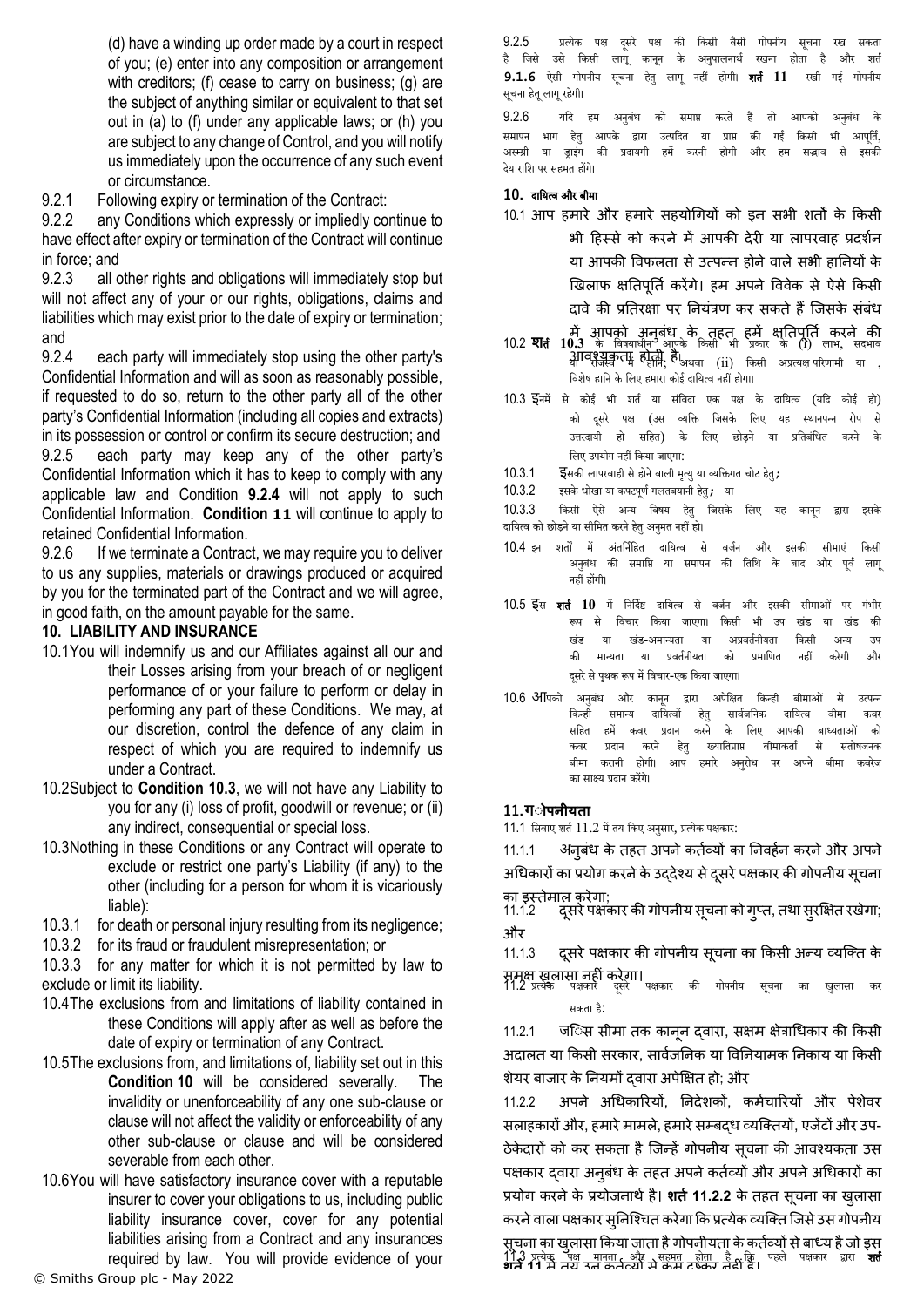insurance coverage at our request.

# <span id="page-8-0"></span>**11.CONFIDENTIALITY**

11.1Except as set out in Condition [11.2,](#page-8-1) each party will:

11.1.1 only use the other party's Confidential Information for the purpose of performing its obligations and exercising its rights under the Contract;

11.1.2 keep the other party's Confidential Information secret, safe and secure; and

11.1.3 not disclose the other party's Confidential Information to any other person.

<span id="page-8-1"></span>11.2Each party may disclose the other party's Confidential Information:

11.2.1 to the extent required by law, any court of competent jurisdiction or the rules of any government, public or regulatory body or any stock exchange; and

<span id="page-8-2"></span>11.2.2 to its officers, directors, employees and professional advisers and, in our case, our Affiliates, agents and subcontractors, who need the Confidential Information in order for that party to perform its obligations and exercise its rights under the Contract. A party disclosing the other party's Confidential Information under **Condition [11.2.2](#page-8-2)** will make sure that each person to whom it discloses that Confidential Information is bound by obligations of confidentiality no less onerous than those set out in this **Conditio[n 11](#page-8-0)**.

11.3Each party acknowledges and agrees that damages alone would not be an adequate remedy for breach of **Condition [11](#page-8-0)** by that party. Accordingly, the other party will be entitled, without having to prove special damages, to injunctive relief, equitable relief and/or specific performance for any breach or threatened breach of **Condition [11](#page-8-0)** by the first party.

# <span id="page-8-3"></span>**12. ETHICAL CONDUCT**

- 12.1You will conduct your business ethically and lawfully and in accordance with our Supplier Code of Business Ethics [\(http://www.smiths.com/responsibility-supplier-code](http://www.smiths.com/responsibility-supplier-code-of-business-ethics.aspx)[of-business-ethics.aspx\)](http://www.smiths.com/responsibility-supplier-code-of-business-ethics.aspx) or an equivalent code of ethics.
- 12.2You represent and warrant that you and your subcontractors and suppliers do not use or permit unacceptable labour practices, such as child or forced labour, or unsafe working conditions and comply with all applicable labour and employment laws, regulations, standards and conventions, including the UN's Guiding Principles on Business & Human Rights and the International Labor Organization's Conventions and any similar or equivalent laws applying in the jurisdiction in which we are registered..
- 12.3You hereby acknowledge that you are aware of, and agree to comply with all applicable anti-bribery and anticorruption laws, including but not limited to the Foreign Corrupt Practices Act (FCPA) (and related regulation and guidance) and any similar or equivalent laws applying in the jurisdiction in which we are registered.
- 12.4You represent and warrant that you only supply minerals to us and our Affiliates from sources that do not (i) contribute to conflict; and/or (ii) benefit or finance armed groups in the Democratic Republic of Congo or any adjoining country. You have adopted, and require your suppliers of minerals to adopt, conflict mineral policies and management systems.
- 12.5You will permit us, and any person nominated by us, to have such access to your premises, personnel, systems, books and records as we may require to verify your

11 के लंघन के लिए अकेले हर्जाना पर्याप्त उपाय नहीं होगा। तदनुसार, दूसरा पक्ष विशेष हर्जाने, निषेधाज्ञा राहत, समान राहर्त को प्रमानणर्त नकए नबिा और/या पहिे पक्ष द्वारा शर्तथ **11** के किसी लंघन या संकटपूर्ण लंघन के लिए विशिष्ट कार्यप्रदर्शन के बिना हकदार होगा।

# **12. नोैनर्तक आचिण**

- 12.1 आप अपिा कारोबार िैनर्तकर्ता से और कािूिी र्तरीके से और हमारी आपूर्तिकर्ता – नैतिक – आचार ([http://www.smiths.com/responsibility](http://www.smiths.com/responsibility-supplier-code-of-business-ethics.aspx)[supplier-code-of-business-ethics.aspx](http://www.smiths.com/responsibility-supplier-code-of-business-ethics.aspx)) या समाि िैनर्तक संनहर्ता केअिुसार संचानिर्त करेंगे।
- 12.2 आप प्रस्र्तुर्त करर्ते और आश्वासि देर्ते हैं नक आप और आपके उपठेकेदार तथा आपूर्तिकर्ता अस्वीकार्य श्रम परिपाटियों जैसे कि बाल या बलात मजदूरी, या कार्य की असुरक्षित स्थितियों,<br>का प्रयोग नहीं करते हैं या अनमति नहीं देते हैं और कारोबार का प्रयोग नहीं करते हैं या अनमति नहीं देते हैं और कारोबार तथा मानवाधिकार संबंधी संयुक्त राष्ट्र के दिशानिर्देशक सिद्धांतों तथा अंतरराष्ट्रीय श्रम संगठन के अभिसम्मेलनों तथा जिस क्षेत्राधिकार में हम पंजीकृत हैं वहां लागू होने वाले समान कानूनों सहित सभी प्रयोज्य श्रम एवं रोजगार के कानूनों, विनियमों, मानकों तथा अभिसम्मेलनों का अनुपालन करते हैं..
- 12.3 अीप एतदद्वारा स्वीकार करते हैं कि आपको सभी प्रयोज्य रिश्वतखोरी-रोधी तथा भ्रष्टाचार-रोधी कानूनों की जानकारी है तथा आप उनसे सहमत हैं, जिनमें विदेशी <mark>भ्रष्ट</mark> व्यवहार अधिनियम (FCPA) (और संबंधित विनियम तथा मार्गदर्शन)<br>और जिस क्षेत्राधिकार में हम पंजीकत हैं वहां लाग होने वाले और जिस क्षेत्राधिकार में हम पंजीकृत हैं वहां लागू होने वाले<br>किसी भी वैसे या समान कानन शामिल हैं किंत उन तक सीमित वैसे या समान कानून शामिल हैं किंतु उन िहीं हैं।
- 12.4 आप प्रस्तुत करते और आश्वासन देते हैं कि आप हमें और हमारे सम्बद्ध व्यक्तियों को उन स्रोतों से खनिजों की आपूर्ति करते हैं जो (i) संघर्ष में योगदान नहीं करते हैं; और/या (ii) कोंगो<br>प्रजातांत्रिक गणगत्त्य और आम्रणम्म के देशों में मंश्रस्त ममहों प्रजार्तांनत्रक गणराज्य और आसपास के देशों में संशस्त्र समूहों को लाभ या वित्त प्रदान नहीं करते हैं। आपन<mark>े</mark> संघर्ष खनिज नीतियों और प्रबंधन प्रणालियों को अंगीकार किया है, और<br>खनिजों के आपके आपर्तिकर्ताओं से अंगीकार करने की आपके आपर्तिकर्ताओं से अंगीकार करने अपेक्षा की जार्ती है।
- 12.5 अींप हमें, और हमारे द्वारा नामित किसी व्यक्ति को आपके परिसरों, कर्मियों, प्रणालियों, बहियों और अभिलेखों तक पहुंच प्रदान करेंगे क्योंकि इस **शर्त 12** के आपके अनुपालन की जांच करने<br>के लिए हमें इसकी आवश्यकता हो सकती है। हमारे पास इस के निए हमें इसकी आिश्यकर्ता हो सकर्ती है। हमारे पास इस **शर्त 12** के आपके अनुपालन के बारे में खुद को संतुष्ट करने के निए जांच र्तर्ा छािबीि करिे और आपके या आपके नकसी अधिकारी, निदेशक या कर्मचारियों द्वारा **शर्त 12** के किसी भाग का लंघन करता हुआ पाए जाने पर आपके साथ कारोबारी संबंध समाप्त करने का अधिकार भी सरक्षित है।
- 12.6 हमें यह प्रदर्शित करने की आवश्यकता है कि हमारे उत्पाद और कुछ सामग्रियों का हमारा उपयोग कानूनों और विनियमों  $\overline{X}$ (पर्यावरण कानूनों और विनियमों सहित) और अंतर्राष्ट्रीय मानकों का अनुपालन करते हैं। आप तरंत हमें ऐसी जानकारी देंगे और घोषणा करेंगे जिसकी हम उचित रूप से मांग कर सकते हैं जिससे हम सभी लागू कानूनों, विनियमों और मानकों का पालन करने में सक्षम हों, जिसमें आईईसी 62474 - उत्पाद के लिए और इलेक्ट्रोटेक्निकल उद्योग के लिए सामग्री घोषणा शार्मल हैलेर्कन इस तक ही सीर्मत नहीोंहै।

**13.सोूचना**

13.1 अनुबंध के उद्देश्य से सूचनाएं और अन्य पत्राचार, हमें सूचित किए जाने के मामले में, हमारे द्वारा निर्दिष्ट किए गए ऐसे व्यक्ति के ध्यान में िािे के निए अंनकर्त होिे पर, निनखर्त में, अंग्रेजी में होंगे और ऑर्डर में निर्दिष्ट किए अनसार संबंधित पक्ष के पते (या ऐसा कोई पता जो समय-समय पर दसरे पक्ष को लिखित में सचित किया गया हो) पर कोरियर से या हाथ से डिलीवर किए जाएंगे।

#### **14. निोयातर्त/आयार्त/आधथतक प्रनर्तबंध ननयंत्रण**

14.1 आप सभी प्रयोज्य निर्यात नियंत्रकों और आर्थिक प्रतिबंध कानूनों तथा विनियमों, जिनमें निगमन के आपके देश, जहां से वस्तुओं की आपूर्ति की जाएगी, जहां वस्तुओं को प्राप्त किया जाएगा और अन्य किसी संबंधित क्षेत्राधिकार के कानून भी शामिल हैं। आप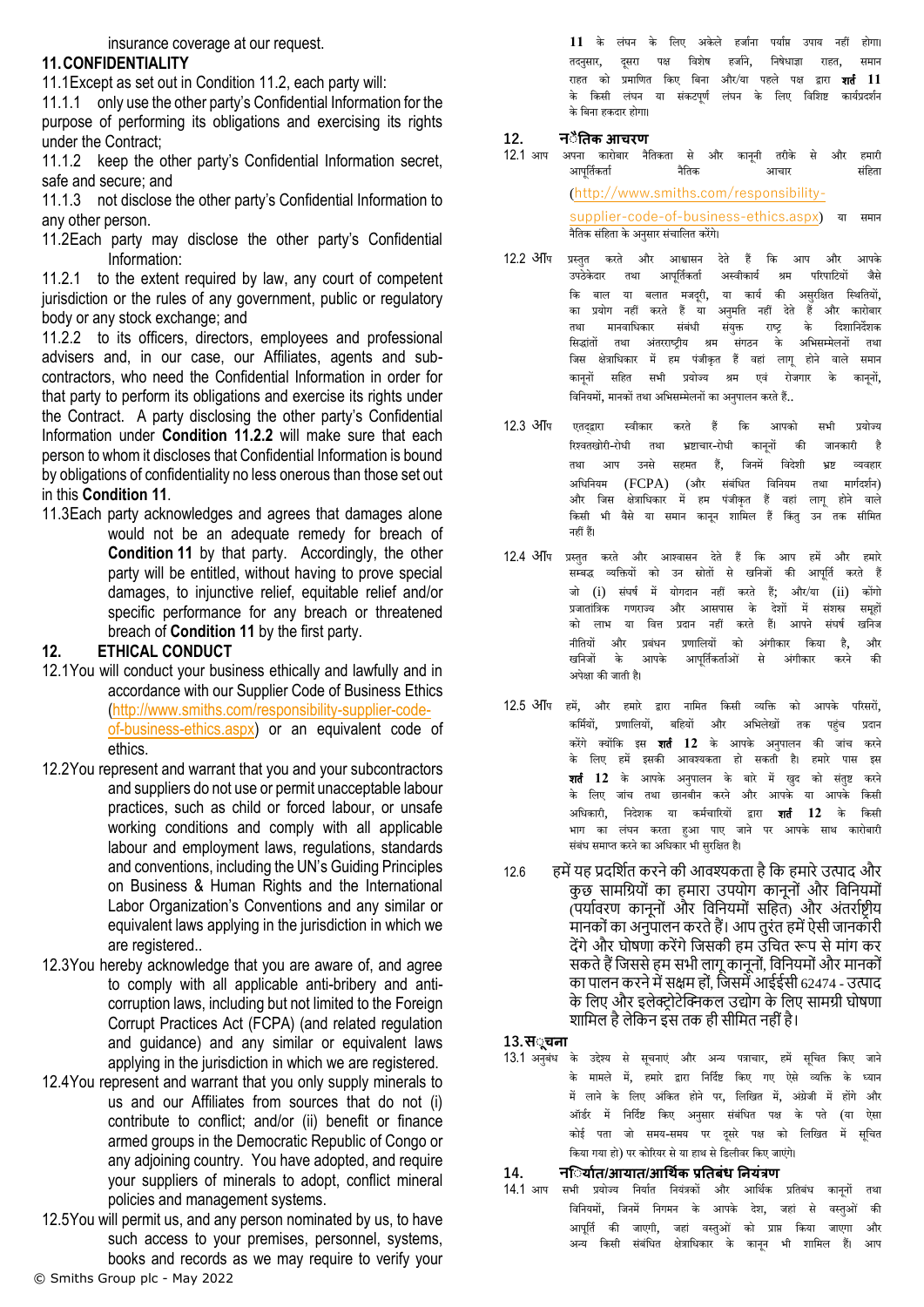compliance with this **Condition [12](#page-8-3)**. We also reserve the right to inquire and investigate your conduct to satisfy ourself of your compliance with this **Condition [12](#page-8-3)** and to discontinue a business relationship with you if you or any of your officers, directors or employees is found to have breached any part of this **Condition [12.](#page-8-3)**

12.6We are required to demonstrate that our products and our use of certain materials comply with laws and regulations (including environmental laws and regulations) and international standards. You will promptly provide us with information and declarations that we may reasonably request to enable us to comply with all applicable laws, regulations and standards, including but not limited to IEC 62474 – Material Declaration for Product of and for the Electrotechnical Industry.

#### **13.NOTICE**

13.1Notices and other communications provided for the purposes of a Contract will be in writing, in English and delivered by courier or by hand to the relevant party's address as specified on the Order (or such other address which is notified to the other party in writing from time to time), in the case of a notice to us, marked for the attention of such person as we specify.

## <span id="page-9-0"></span>**14. EXPORT / IMPORT / ECONOMIC SANCTIONS CONTROLS**

14.1You agree to comply with all applicable export controls and import and economic sanctions laws and regulations, including those of your country of incorporation, from where the Goods will be supplied, where the Goods will be received and any other relevant jurisdiction. You will also obtain, as required, and comply with all applicable government authorizations and their provisos in supplying the Goods. Without limiting the foregoing, you will not transfer any export controlled item, data or services provided by us in relation to the Contract, to include transfer to any persons, including those persons employed by or associated with, or under contract to you or you lower-tier suppliers, without the authority of an applicable licence, exemption or exception.

14.2You will provide to us all information necessary to support any regulatory or government authorization requirements we have regarding the Goods.

14.3You will indemnify us and our Affiliates for all Losses arising out of any breach by you of this Clause [14.](#page-9-0)

#### **15.GENERAL**

<span id="page-9-1"></span>15.1The Contract constitutes the entire agreement between the parties and supersedes any prior agreement or arrangement in respect of its subject matter and, subject to **Condition [10.3](#page-7-1)**, :

15.1.1 neither party has entered into the Contract in reliance upon, and it will have no remedy in respect of, any misrepresentation, representation or statement (whether made by the other party or any other person and whether made by the first party or any other person) which is not expressly set out in the Contract; and

15.1.2 nothing in **Conditio[n 15.1](#page-9-1)** will limit or exclude the liability of any person for fraud or fraudulent misrepresentation.

15.2A party's delay in exercising, partial exercising or failure to exercise a right or remedy the Contract will not constitute a waiver of, or prevent or restrict future exercise of, that or any other right or remedy. A waiver of any right, remedy, breach or default will only be valid if it is in writing and signed by the party giving it.

© Smiths Group plc - May 2022 15.3If any term of the Contract is found by any court or body or वस्तुओं की आपूर्ति करने के लिए, यथावश्यकता, सभी प्रयोज्य सरकारी प्राधिकार और उनके नियम भी प्राप्त कर लेंगे और उनका अनुपालन करेंगे। पूर्वगामी सीमा के बिना, आप प्रयोज्य लाइसेंस, छूट या अपवाद के प्राधिकार के बिना, अनुबंध के संबंध में हमारे द्वारा प्रदान किया गया कोई भी निर्यात नियंत्रित सामान, डेटा या सेवा अंतरित नहीं करेंगे, जिसमें किसी व्यक्ति को अंर्तरण शानमि है और इसमें ऐसे िोग शानमि हैं जो आपके पास रोजगार करर्ते हैं या आपसे जुड़े हुए हैं, या आपके साथ अनुबंध के तहत हैं या आप के निम्न-श्रेणी आपूर्तिकर्ता हैं।

- 14.2 अीपि वस्तुओं के संबंध में हमारे द्वारा अपेक्षित किसी भी विनियामक या<br>सरकारी प्राधिकरण का समर्थन करने के लिए सारी आवश्यक सरकारी प्रानिकरण का समर्थि करिे के निए सारी आिश्यक जानकारी हमें प्रदान करेंगे।
- $14.3$  अपि इस खंड  $14$  के आपके द्वारा किसी भी लंघन के कारण उत्पन्न सभी नकसान के लिए हमसे तथा हमारे सम्बद्ध क्षतिपूर्ति लेंगे।

#### **15.सोामान्य**

15.1 अनुबंध में पक्षों के बीच संपूर्ण करार शामिल है और इस विषय-वस्तु के संबंध में पूर्व के किसी भी करार या व्यवस्था का अधिक्रमण करर्ता है, और शर्तथ**10.3** केअध्यिीि है, :

15.1.1 किलिसी भी पक्ष ने इस बात पर निर्भर होकर अनुबंध नहीं किया है, और इसके पास किसी गलतबयानी, प्रस्तुतीकरण या कथन (चाहे दुसरे पक्ष या किसी अन्य व्यक्ति दवारा किया गया हो और चाहे पहले पक्ष या किसी अन्य व्यक्तत द्वारा क्रकया गया हो) केसंबंध मेंकोई उपाय नहींहोगा, क्जसे अनुबंध में स्पष्ट रूप से तय नहीं किया गया है; और<br>[15.1](#page-9-1).2 **शत** 15.1 में कुछ भी कपट या कपटपूर्ण गलतबयानी के लिए

किसी व्यक्ति की देयता को सीमित या अलग नहीं करेगा।

- 15.2 एक पक्ष का अनिकार का प्रयोग, आनंशक प्रयोग करिे या प्रयोग करिे में विलंब या अनुबंध को सही करने में विलंब उस या किसी अन्य अधिकार या उपचार के भावी प्रयोग से छूट नहीं देगा या नहीं रोकेगा या सीमित नहीं करेगा। किसी अधिकार, उपचार, लंघन या चूक से छूट केवल तभी वैध होगी यदि यह लिखित में है और इसे देने वाले पक्ष द्वारा हस्ताक्षरित है।
- 15.3 येदि किसी अदालत या निकाय या क्षेत्राधिकार के सक्षम प्राधिकारी द्वारा अनुबंध की कोई शर्त अवैध, गैरकानूनी, निरर्थक या अप्रवर्तनीय पाई जाती है, तो ऐसी शर्त को अनुबंध से हटा दिया माना जाएगा और यह शेष अनुबंध को प्रभावित नहीं करेगी जो पर्ण बल एवं प्रभाव में लाग रहेगा।
- 15.4 सििवाए उस सीमा के जो इन शर्तों में अन्यथा निर्धारित हो, अनुबंध में<br>किसी भी किसी भी बदलाव पर लिखित में सहमति होगी और दोनों किसी भी बदलाव पर लिखित में सहमति होगी और दोनों पक्षकारों द्वारा हस्र्ताक्षर नकए जाएंगे।
- 15.5 अनुबंध द्वारा पक्षकारों के बीच कोई सहभागिता, एजेंसी या संयुक्त उद्यम नहीं बनाया जाएगा।
- 15.6 प<sub>्रत्येक</sub> पक्षकार सहमत होता है कि वह एक स्वतंत्र ठेकेदार है और सिद्धांत रूप में अनुबंध कर रहा है और किसी अन्य व्यक्ति के एजेंट के रूप में या लाभ के लिए ऐसा नहीं कर रहा है।
- 15.7 हिमारा प्रत्येक सम्बद्ध व्यक्ति किसी भी अनुबंध जिसके तहत सम्बद्ध व्यक्तियों को लाभ प्राप्त होता है, की शर्तों को अपनी खुद की क्षमता में लागू करने का हकदार होगा **और हम भी उनकी ओर**

सेऐसी शर्तों को लागूकरनेकेहकदार होंगे। 15.8 **<sup>श</sup>**र्तथ **15.7** में प्रदाि नकए अिुसार सहेजा गया, पक्षकारों की यह मंशा िहीं है नक अिुबंि की कोई र्ी शर्तथ नकसी ऐसे व्यनि द्वारा प्रवर्तनीय हो जो इसका पक्षकार नहीं है।

15.9 अींप अनुबंध या उप-अनुबंध के तहत अपने किसी भी अधिकार या अनुबंध के तहत अपने किसी भी कर्तव्य को किसी व्यक्ति के लिए नियत, अंतरित, नियंत्रित नहीं कर सकते हैं अथवा किसी<br>अन्य ढंग से व्यवहार नहीं कर सकते हैं। हम अपने सम्बद्ध अन्य ढंग से व्यिहार िहीं कर सकर्ते हैं। हम अपिे सम्बद्ध व्यक्तियों के लिए अनबंध नियत कर सकते हैं।

#### **16.अधधशासी कानून औि क्षेत्राधधकाि**

16.1अनुबंध और इसके संबंध में उत्पन्न कोई गैर-अनुबंधकारी कर्तव्य उस<br>के कोशिकार के कानन द्वारा अधिशासित होते हैं जिसमें हम कानून द्वारा अधिशासित होते हैं जिसमें हम पंजीकृत या निगमित हैं। ऐसे क्षेत्राधिकार के न्यायालय (और यदि किसी जिले जिसमें हम पंजीकृत हैं के संबंधित क्षेत्राधिकार पर लागू है) अनुबंध के संबंध में उत्पन्न किसी विवाद का फैसला करिेका निशेर् क्षेत्रानिकार है।